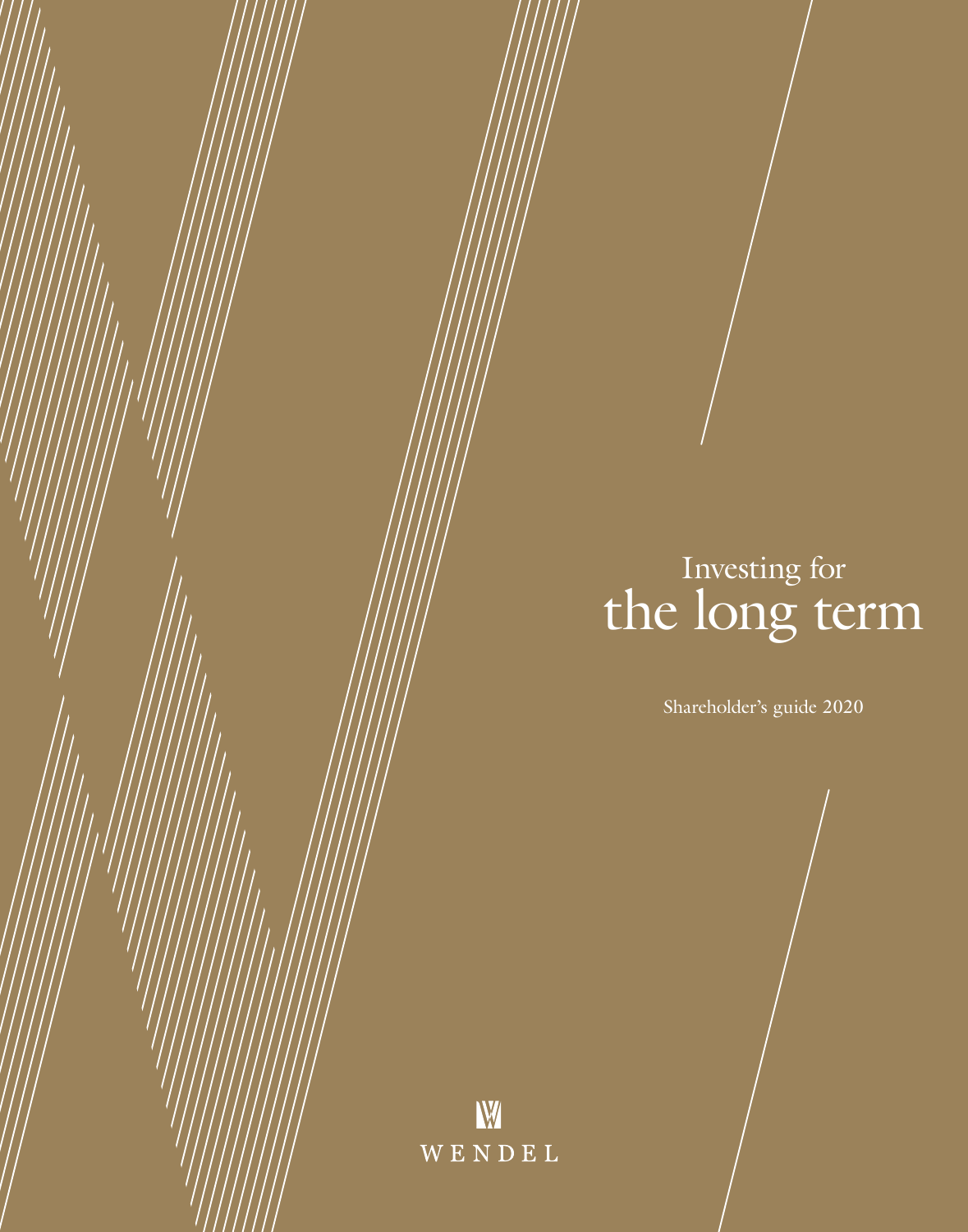## Editorial 03

 $^{\prime}$   $^{\prime}$ 

Portfolio companies 04

Investing in a shared ambition 06

Investing in a responsible future 10

Investing in sustainable performance 14

### Investing in mutual trust 18

**Design and production** All Contents –November 2020

**Photo credits**  Cromology, IHS Towers, Stahl, iStock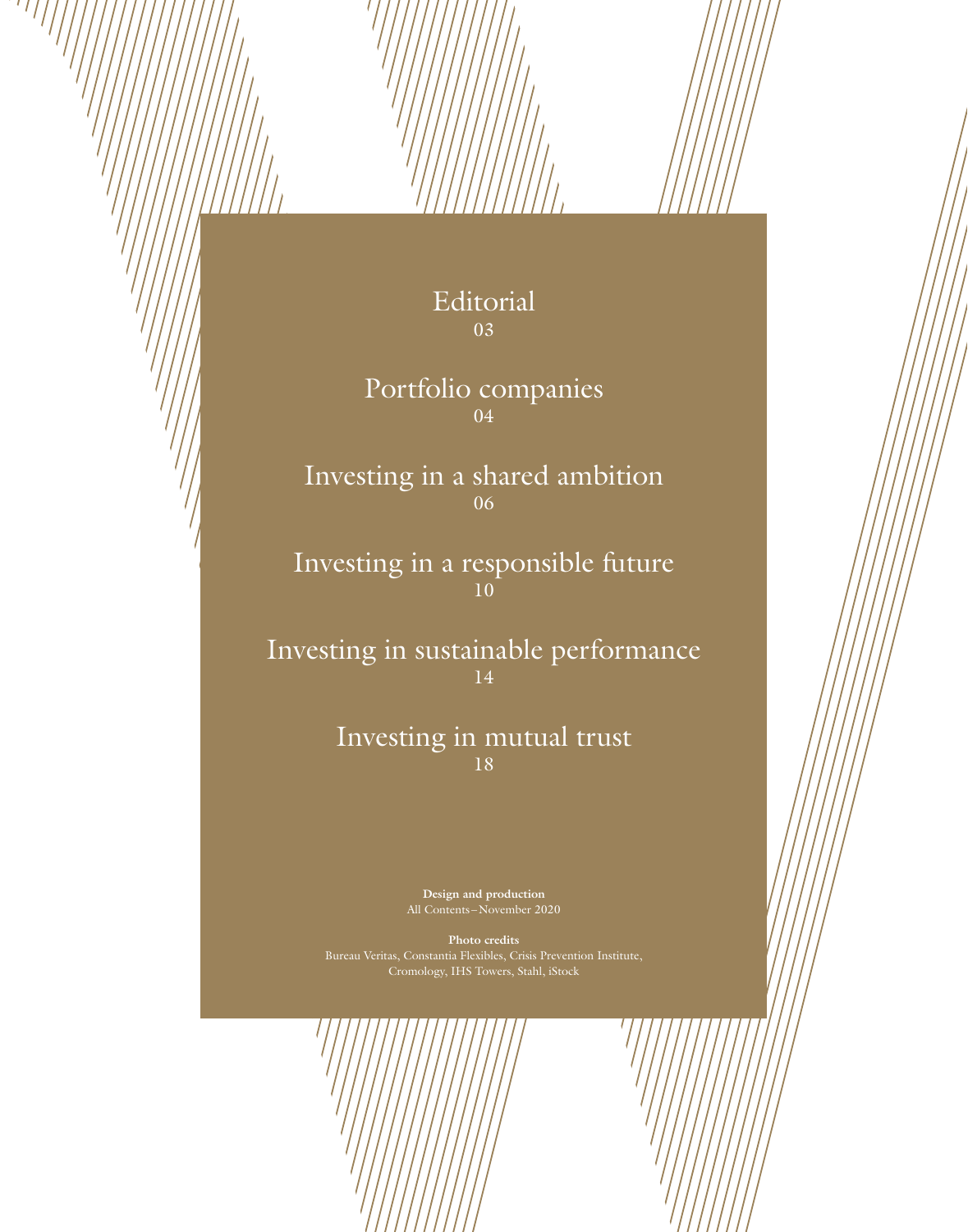# Working with entrepreneurial teams to build sustainable leaders

For centuries, Wendel has developed a vision, practices, and a culture of engagement and participation that constitute its specific identity, a unique model. A model built on long-term strategic choices guided by caution. A model that has enabled us to overcome many crises over the past 300 years. A value-creating model allowing us to stay on course in the very particular context of 2020. Investing for the long term by helping define ambitious strategies. Investing in people by strengthening our relationship with the management teams of the companies we believe in. Investing in trust by ensuring shareholding stability, even in difficult times like those we are seeing now. Investing in the future by participating in emerging activities and activities that are already decisive. Investing and working with entrepreneurial teams to build leaders for the long term. By giving everyone the means and opportunity to invest differently, Wendel enables everyone to create lasting value.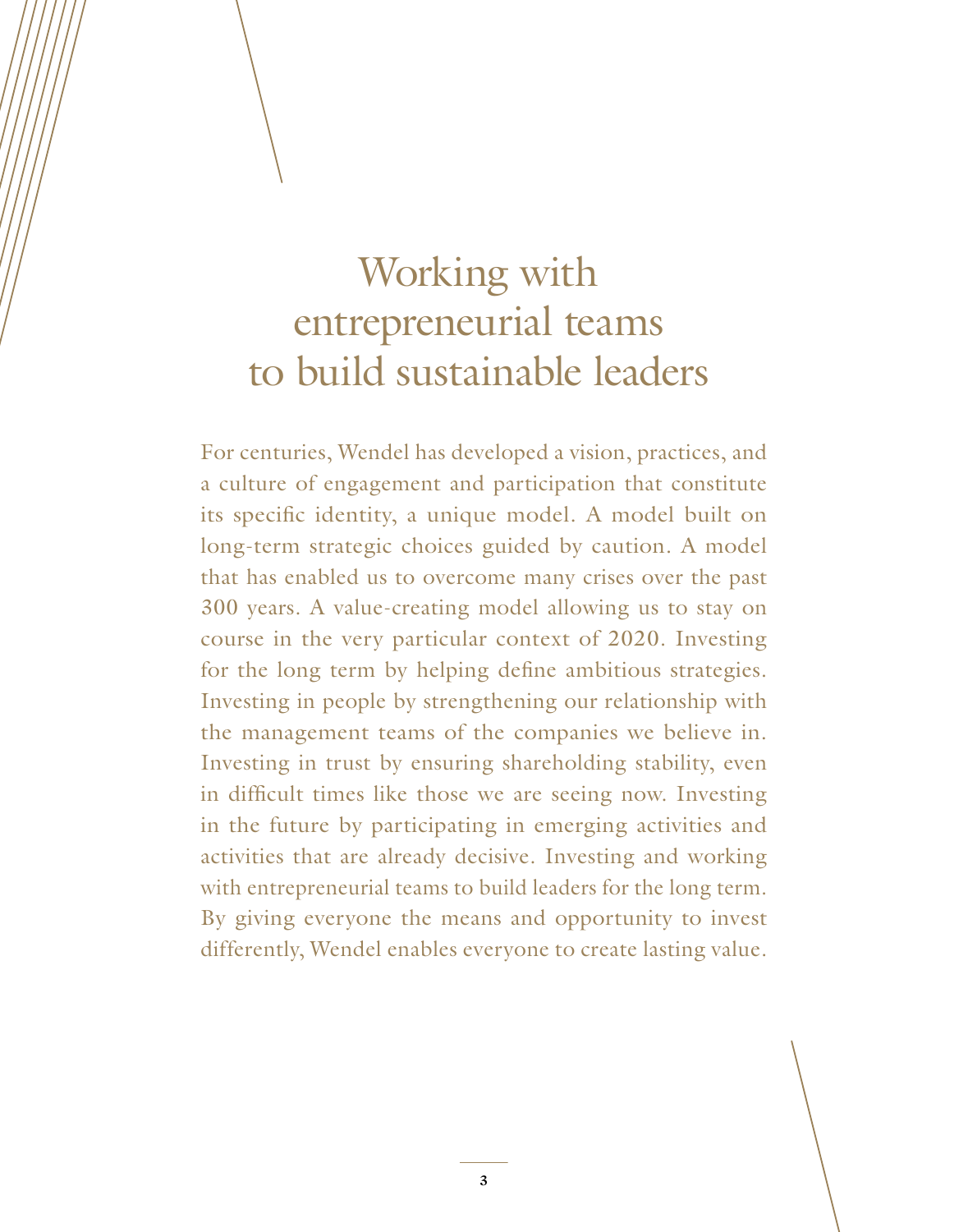### Portfolio companies





**Certification and inspection services**

#### **Stake: 35.8%**

2019 sales: €5,099.7 million

- No. 2 in the world
- More than 78,000 employees
- Present in 140 countries
- 400,000 clients
- More than 1,500 offices and laboratories
- **Amount invested: €397.3 million since 1995**



認cpi

**Training services**

#### **Stake: 96%**

- 2019 sales: \$87.7 million
- No. 1 in the United States
- More than 9,000 clients
- 325 employees
- 39,000 Certified Instructors
- Offices in 3 countries, trainings offered in 17 countries
- **Amount invested: \$569 million since 2019**





#### **Flexible packaging Stake: 60.8%**

2019 sales: €1,534.3 million

- No. 2 in Europe, no. 3 in the world
- c. 8,800 employees
- Present in 16 countries
- 36 production sites
- **Amount invested: €565 million since 2015**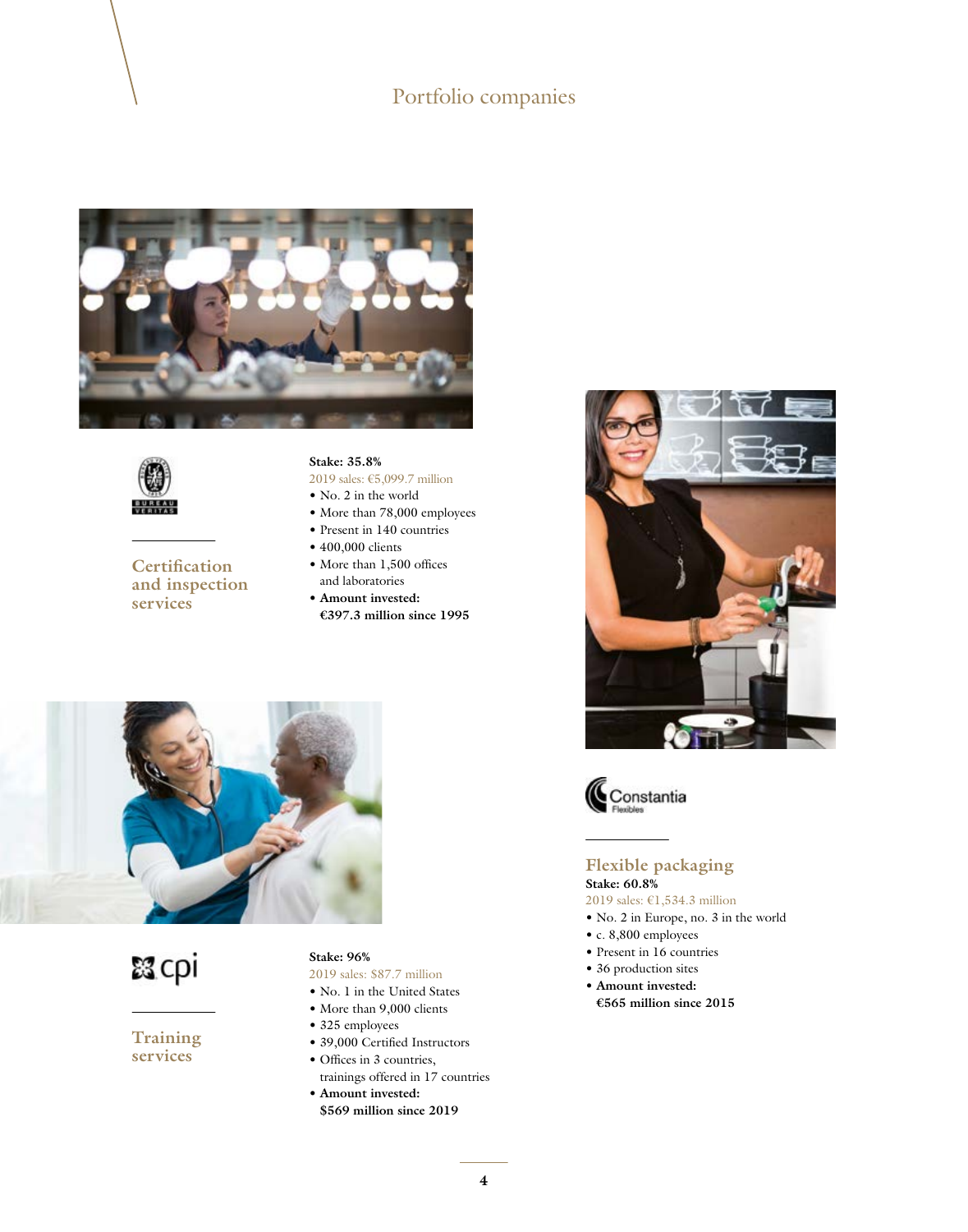

#### **Cromology**

#### **Decorative paints**

• No. 1 in Italy • No. 2 in France and in Portugal

**Stake: 95.9%**

- c. 3,300 employees
- Present in 9 European countries
- 7 R&D laboratories
- **Amount invested:**

2019 sales: €667.8 million

**€550 million since 2006(1)**



#### **Telecoms infrastructure Stake: 21.3%(2)**

- 2019 sales: \$1,231 million
- No. 4 independent tower company globally
- c. 2,000 employees
- Present in 9 countries
- 27,473 towers  $(3)$
- **Amount invested: \$830 million since 2013**





# stahl

#### **High-performance coatings and leather-finishing products**

## **Stake: 67.5%**

- 2019 sales: €808.7 million • No. 1 in the world in chemicals
- for leather
- c. 2,000 employees, including over 600 Golden Hands
- Present in 24 countries
- 35 laboratories
- 11 production sites
- **Amount invested:**
- **€221 million since 2006**

Amounts invested and percentage of share capital held by the Wendel group are stated as of 06/30/2020. If co-investment conditions are met, there could be a dilutive effect on Wendel's percentage ownership. See page 346 of

(3) Number of towers excluding managed services.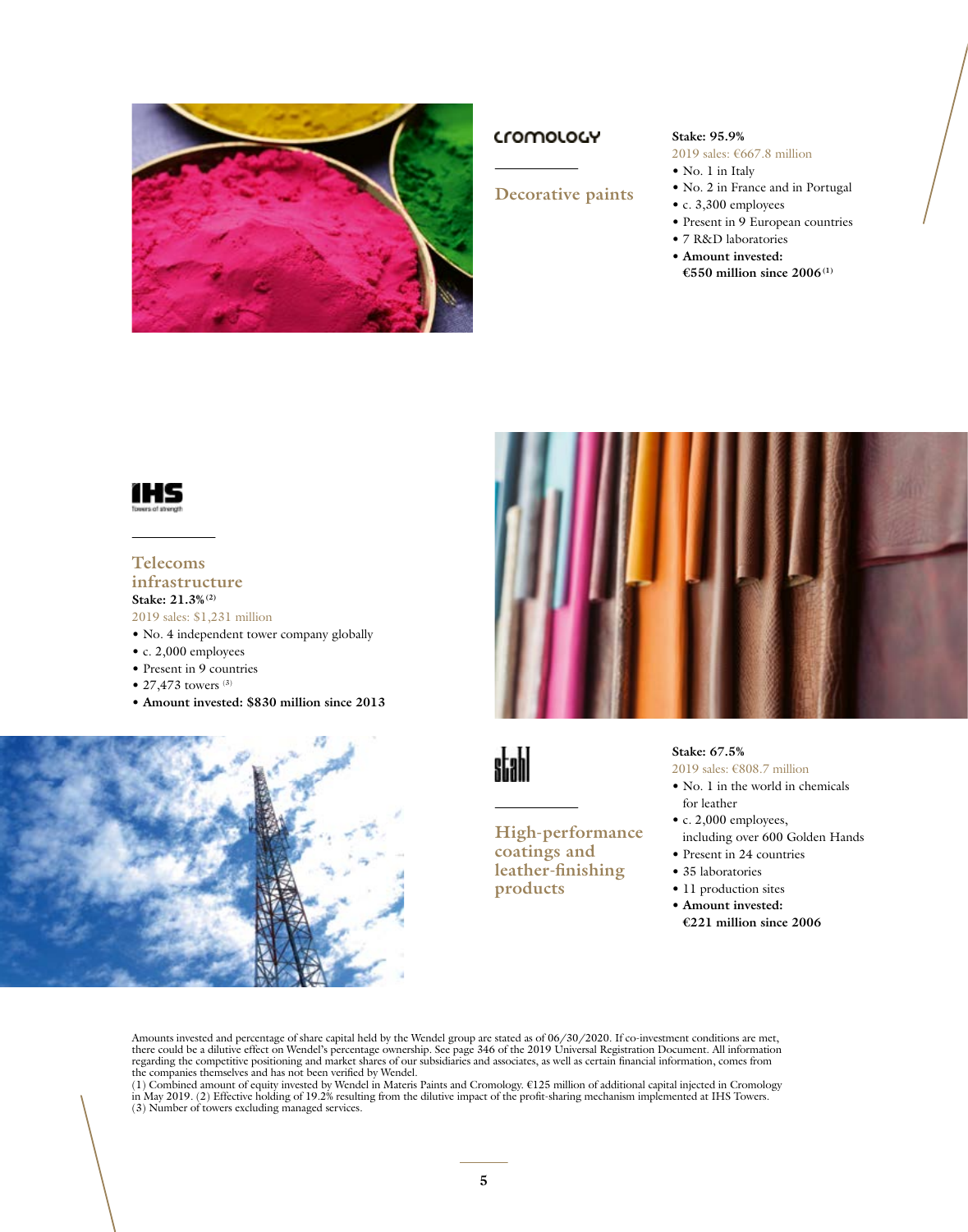# **Investing** in a shared ambition

INVESTMENT PHILOSOPHY

50%

Wendel aims to have a portfolio of unlisted assets representing 50% of gross assets, with the remaining 50% invested in listed assets and cash.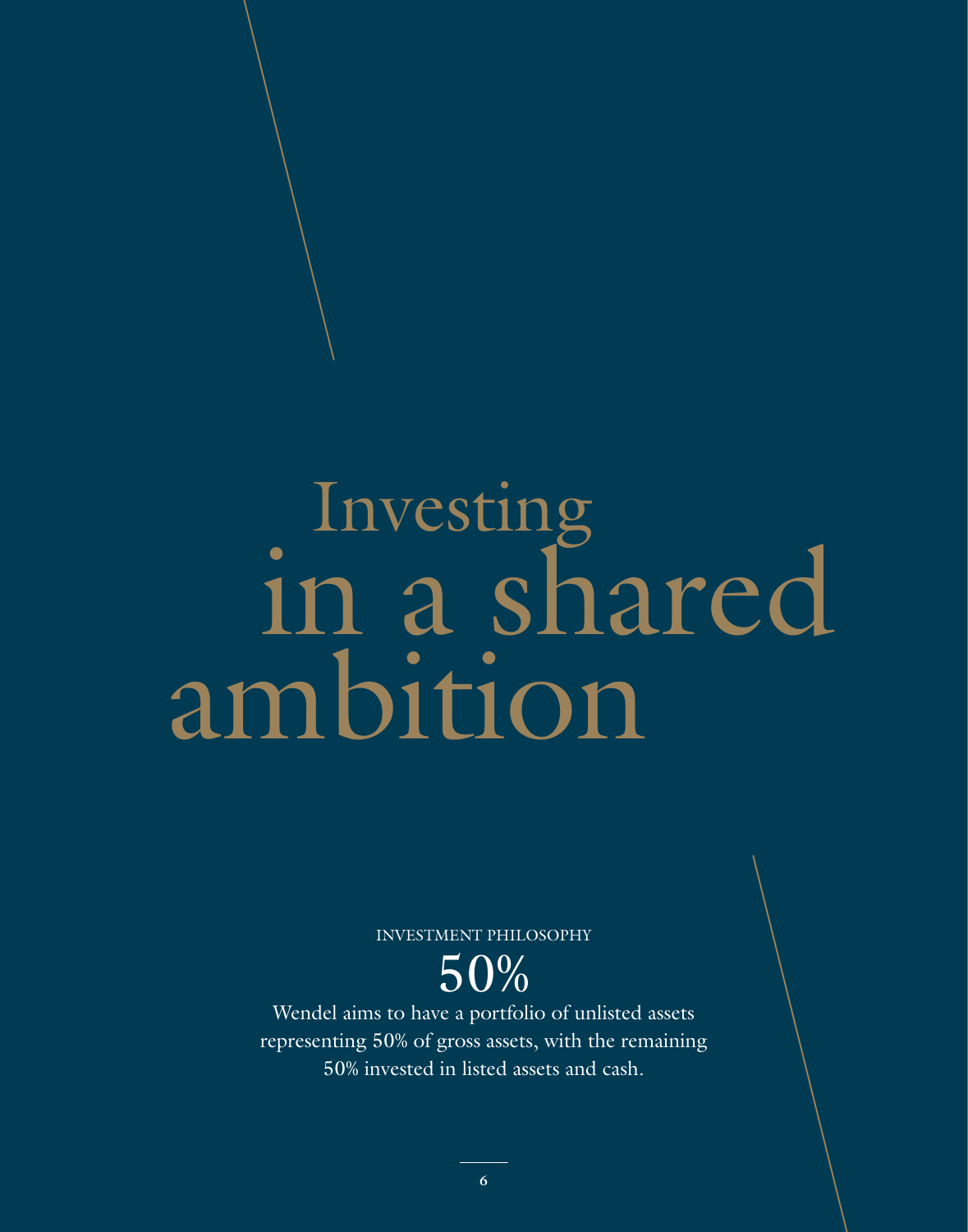## **Viviane Neiter**

Lecturer, Wendel shareholder since 1995



**"The regular consultation of shareholders makes me feel like I'm part of a large family."**

> "I bought shares in Compagnie Générale d'Industrie et de Participations (CGIP) in 1995, with a nod to my origins in Lorraine, to set aside capital for retirement. I have been and continue to be reassured by the family-like nature of the company and the long-term vision of its leaders, which allow it to show resilience on the stock exchange, especially in turbulent times. An approach shared by Wendel as a long-term professional investor. Its investment teams are deeply committed to supporting the prosperity and transformation of its holdings while respecting the environment and its stakeholders. Its capital is not widely spread, and affectio societatis is a topic of ongoing attention. In addition, purchasing Wendel shares means buying a diversification of both listed and unlisted companies that are more difficult to decipher for a nonprofessional shareholder. At Wendel, I also appreciate the eclectic composition of the Supervisory Board (internationalization, diversity, diversified and recognized skills, independent thinking, presence of family members) and that management listens to individual shareholders. The Shareholder Advisory Committee's regular consultation on a wide range of topics gives me this feeling of belonging to a large family."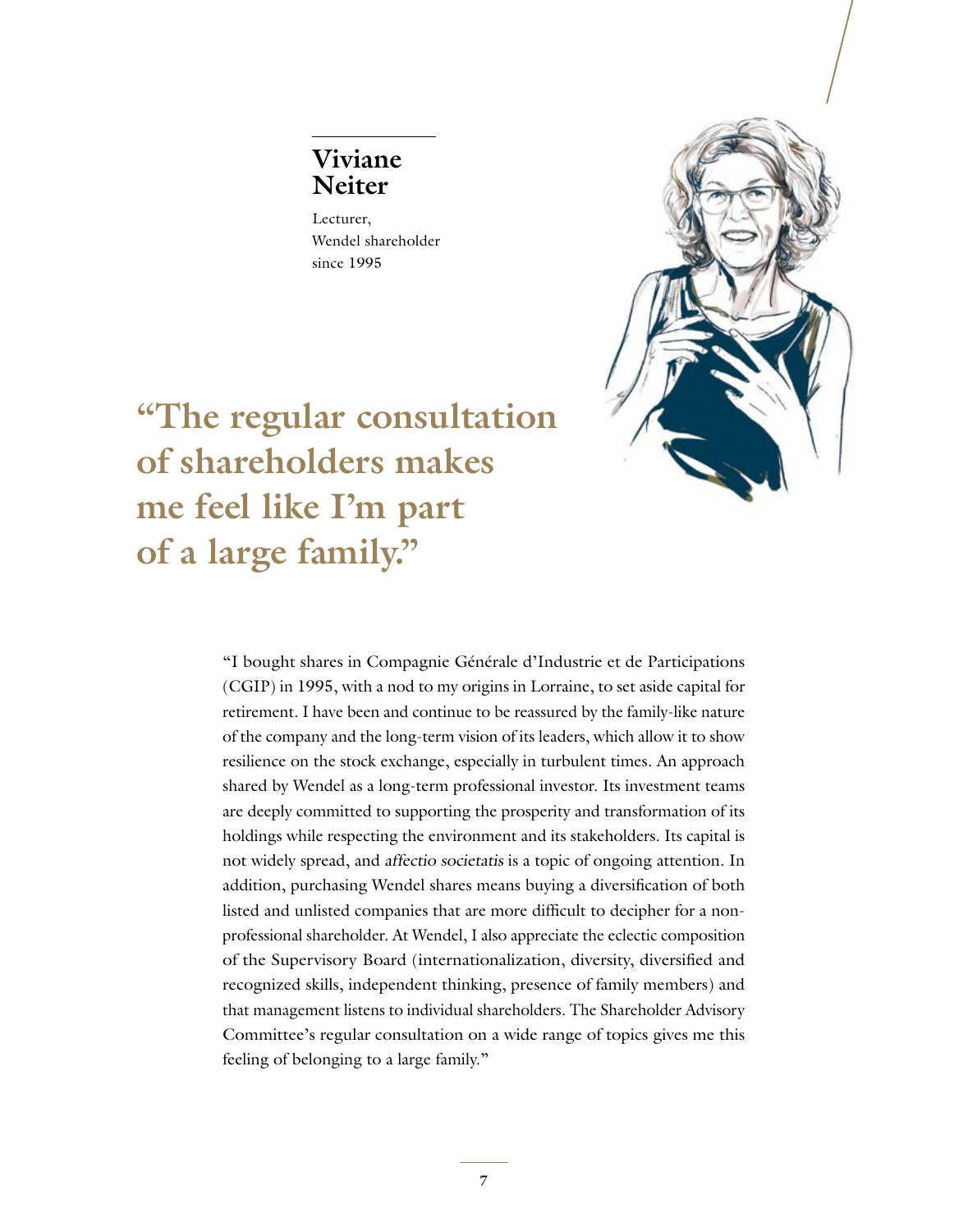# A partnership approach

# With entrepreneurial teams

Wendel's investment and sustainable development strategy is based on close interaction with the managers of the companies it invests in. This partnership is central to the process by which value is created. Wendel provides constant and active support, shares risks and contributes its experience and financial, technical and communications expertise. In the same vein, Wendel can reinvest and support companies when the economic and financial conditions or the Company's business development projects demand it.

Wendel is represented in the Boards of Directors and key committees – audit, governance, sustainable development and strategy – of its investments, in proportion to its stake. It can therefore take part in the most important decisions made by each company without ever taking the place of its management.



## With an established charter

Wendel upholds the shareholder's charter it established in 2009,

which includes five major principles:

• active involvement in designing and implementing company strategies through participation on the Boards of Directors and key committees of the companies in which Wendel is invested;

• firm, long-term commitments to our partner companies by supporting their development, fostering their exposure to strong-growth regions and allocating time and resources to the innovation cycle;

• constructive, transparent and stimulating dialogue with management while constantly questioning ingrained habits and rethinking models against the yardstick of global best practices;

• everyday loyalty through effective relationships built on trust that recognize the respective roles of shareholders and managers;

• a guarantee of shareholder stability and the common cause of a long-term partner who doesn't hesitate to make a financial commitment during tough times, where justified.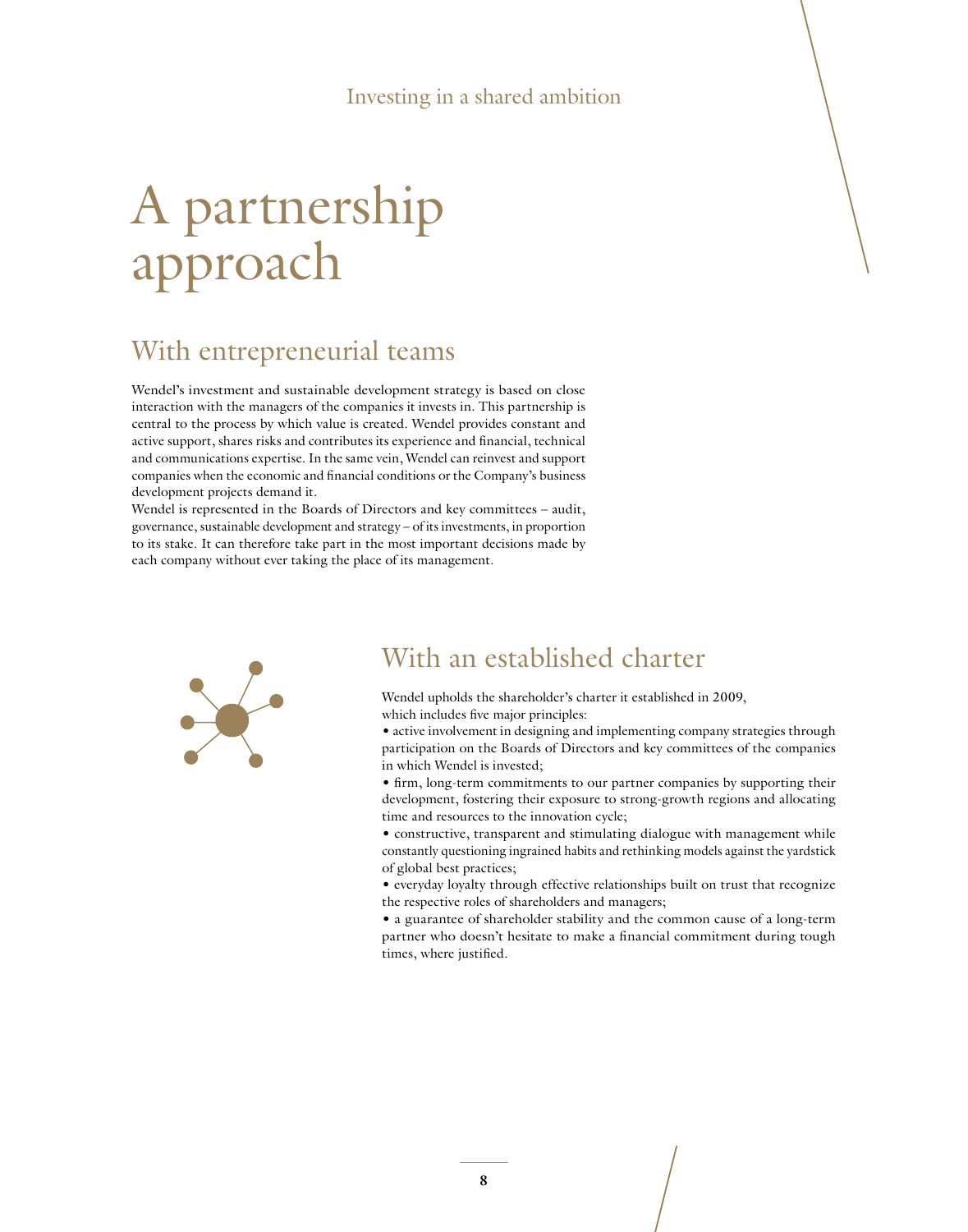# An agile equity investment

**In light of the Covid-19 public health crisis which began in early 2020, resulting in a drop in economic activity and valuations, Wendel is focusing all of its energy on supporting portfolio companies to help them adapt to this unprecedented situation.**



Wendel will continue with the conservative approach which has characterized its activity over the past few years and will be more selective than ever in reviewing potential acquisitions, feeling no pressure to invest.

Other aspects of the Group's goals remain unchanged:

• develop and crystallize value by pursuing the long-term growth of portfolio companies and by taking advantage of opportunities to divest, form partnerships, list companies on the stock exchange or reinvest in a disciplined manner if and when this seems attractive;

- in some cases, invest alongside partners who share Wendel's philosophy, as the Group has already done in the past;
- keep debt under strict control at a level well below 2.5 billion euros, while maintaining a balance between listed and unlisted stakes in the portfolio;



• pursue ambitious financial objectives: double-digit average return to shareholders and dividends increasing year after year to the extent possible, combined with regular share repurchases, depending on opportunities. Unfortunately, current circumstances are working against these objectives.

Over the long term, Wendel seeks to offer investors a portfolio of around 10 companies, predominantly unlisted companies. Unlisted assets will represent around 50% of gross assets, with listed assets and cash and cash equivalents accounting for the remaining 50%.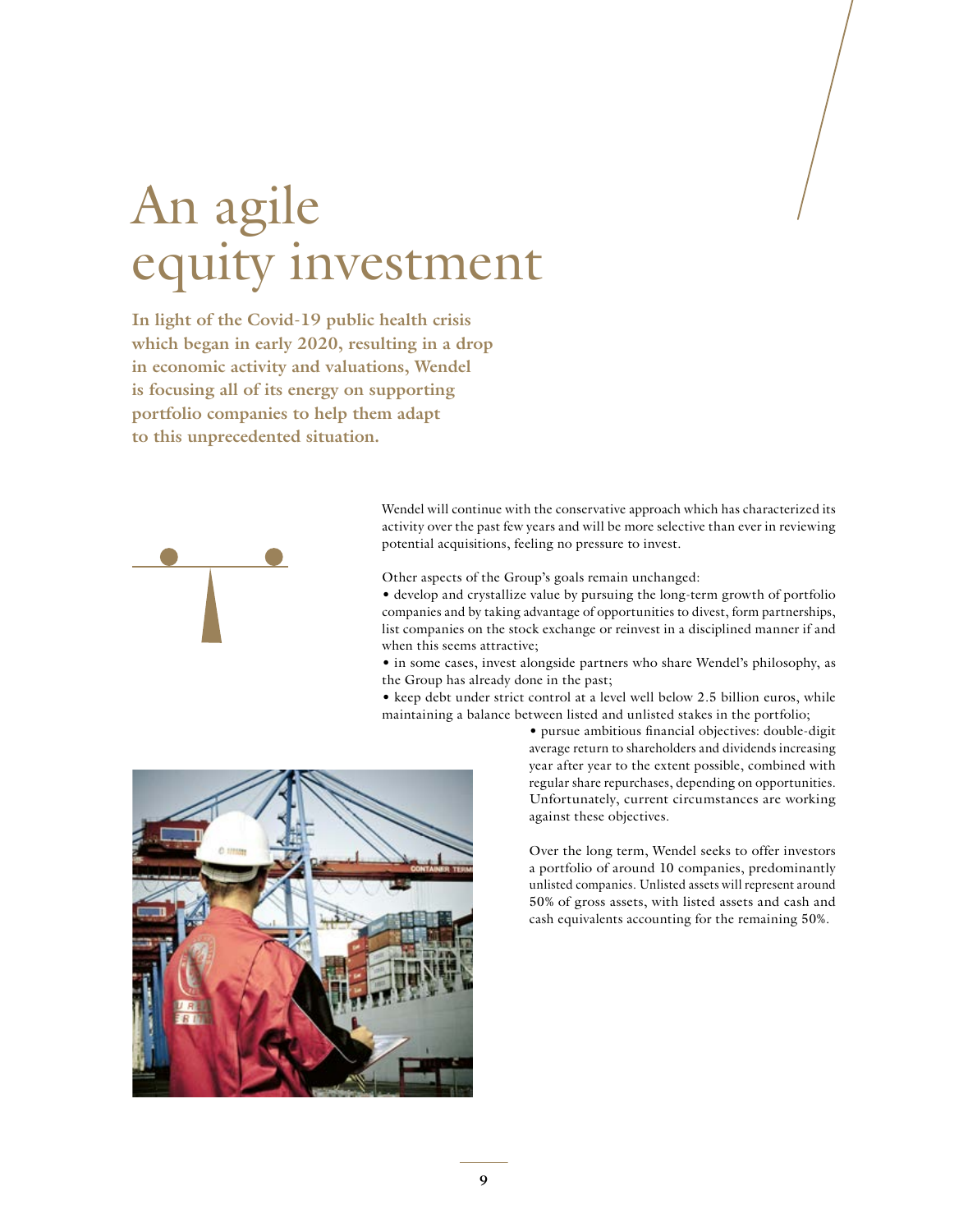# Investing in a responsible

**GOVERNANCE** 100% of investment opportunities assessed for ESG\* in 2019.

\* Environmental, Social and Governance.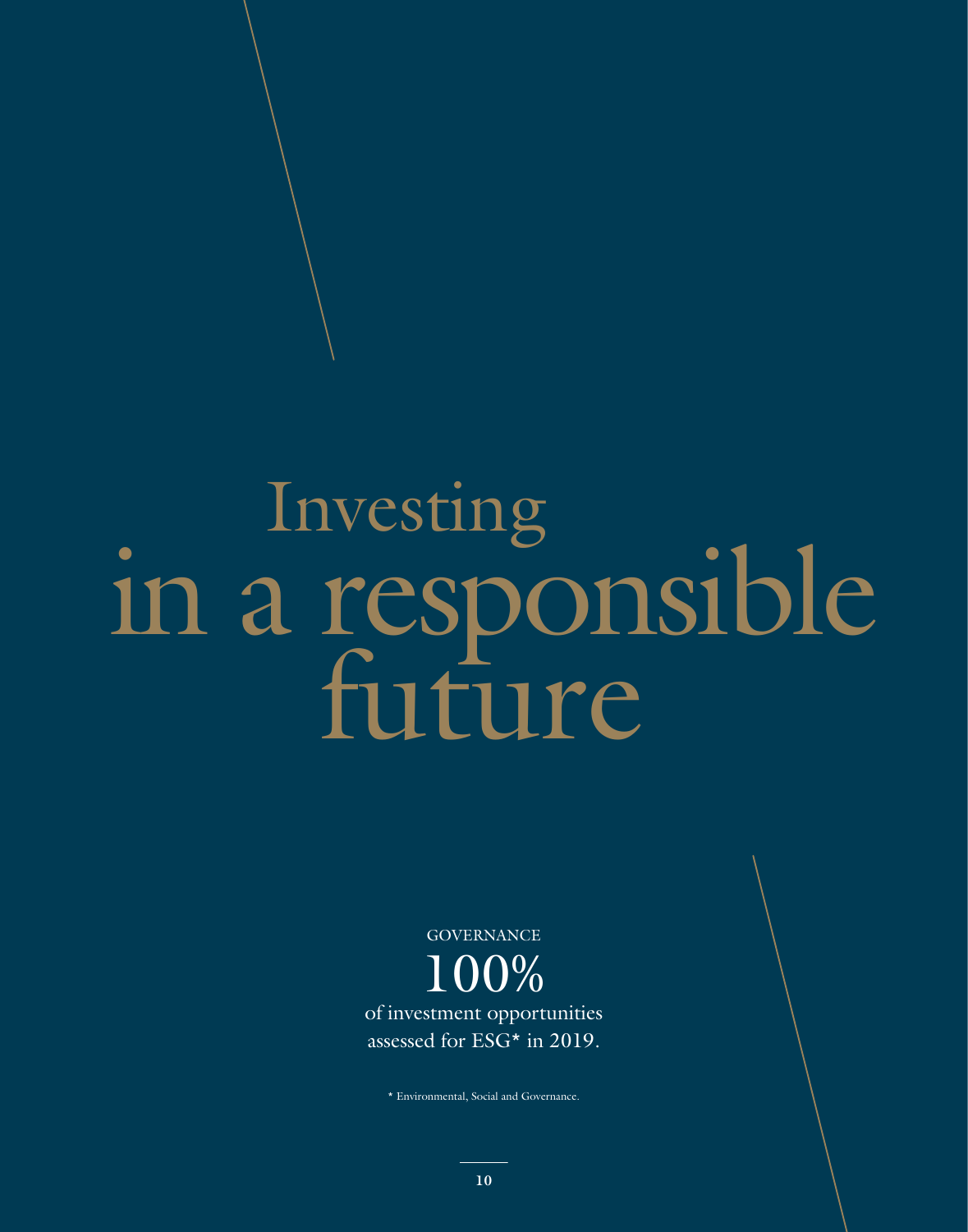## **Simmoni de Weck**

Operations Director at a start-up, Wendel shareholder since 2017



# **"A good investment is an investment compatible with the issues our society faces."**

"Investing in a company means more than just buying a share. It's a way for me to be associated with its development and strategy and to take part in important decisions at the General Meeting. That's why I became a Wendel shareholder: to support its activities, which make sense to me, and to take action on my scale through my investment. Wendel supports sustainable and responsible businesses. These investment choices reflect Wendel's strategy of favoring players that have fully integrated our current and future issues. I believe in a strong, forward-looking industry. This strategy empowers women and men to innovate and invent the world of tomorrow in a sustainable way. The nature of Wendel's operations places it at the heart of Environmental, Social and Governance (ESG) issues, and I believe that the role of investor is absolutely key since it means supporting players with virtuous production processes. It's a tangible way to help make this world a better place. While representing a strong economic interest and significant growth prospects, I think the choice of this type of business shows that a good investment is an investment compatible with the issues our society faces."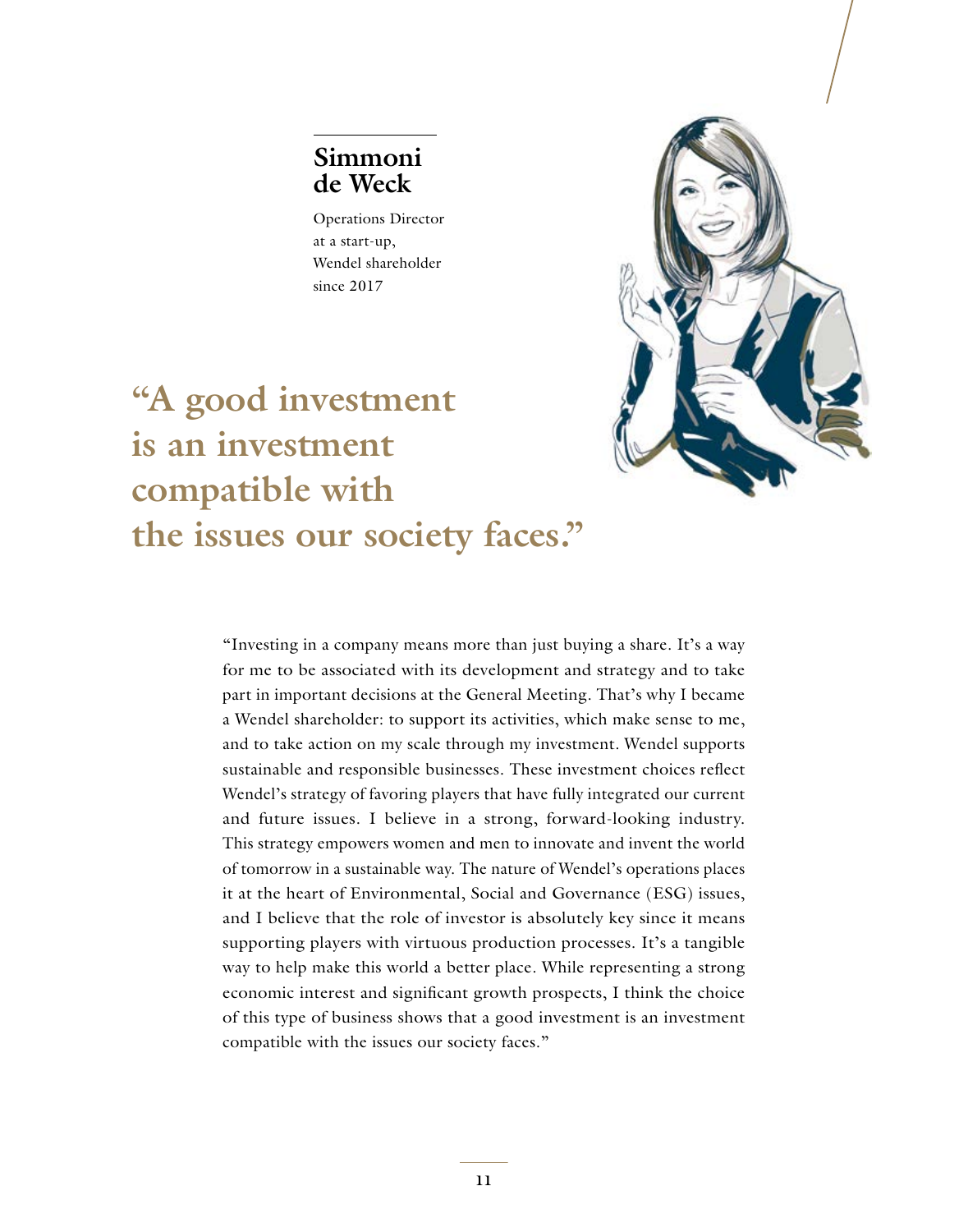#### Investing in a responsible future

# An Environmental, Social and Governance approach

**Wendel's mission includes a focus on supporting and transforming companies that have the potential to prosper in a changing world and to offer a return on investment to its shareholders, as well as lasting benefits to society.**



## Wendel, a responsible company

Faced with the reality of today's environmental and social challenges, Wendel is committed to setting an example by the way it operates as a company.

#### **Commitments to foster excellence and engagement at Wendel**

• Ensure that everything it does is always characterized by integrity and transparency. As a professional shareholder and a listed company, Wendel promotes exemplary governance and risk management. This principle is supported by sound governance

- structures, clear operating rules and procedures and a culture of straightforward, open dialogue.
- Minimize negative impacts on the environment by reducing its carbon footprint as much as possible.
- Promote responsible purchasing practices.
- Improve the employability of all staff by investing in their development and training.
- Promote diversity, a crucial driver of performance. Make it a priority to improve gender balance at all levels of the organization.
- Conduct a survey every two years to adjust action plans to the needs expressed by employees with a view to continuously improving well-being in the workplace, a driver of excellence.
- Bolster the Group's philanthropic actions and sponsorships to support the communities in which it operates.

#### **Values**

Commitment.

Excellence.

Entrepreneurial spirit.

#### **Vision**

Wendel believes that a company's ESG performance is an engine for growth.

#### **Mission**

Wendel works with entrepreneurial teams to build sustainable leaders.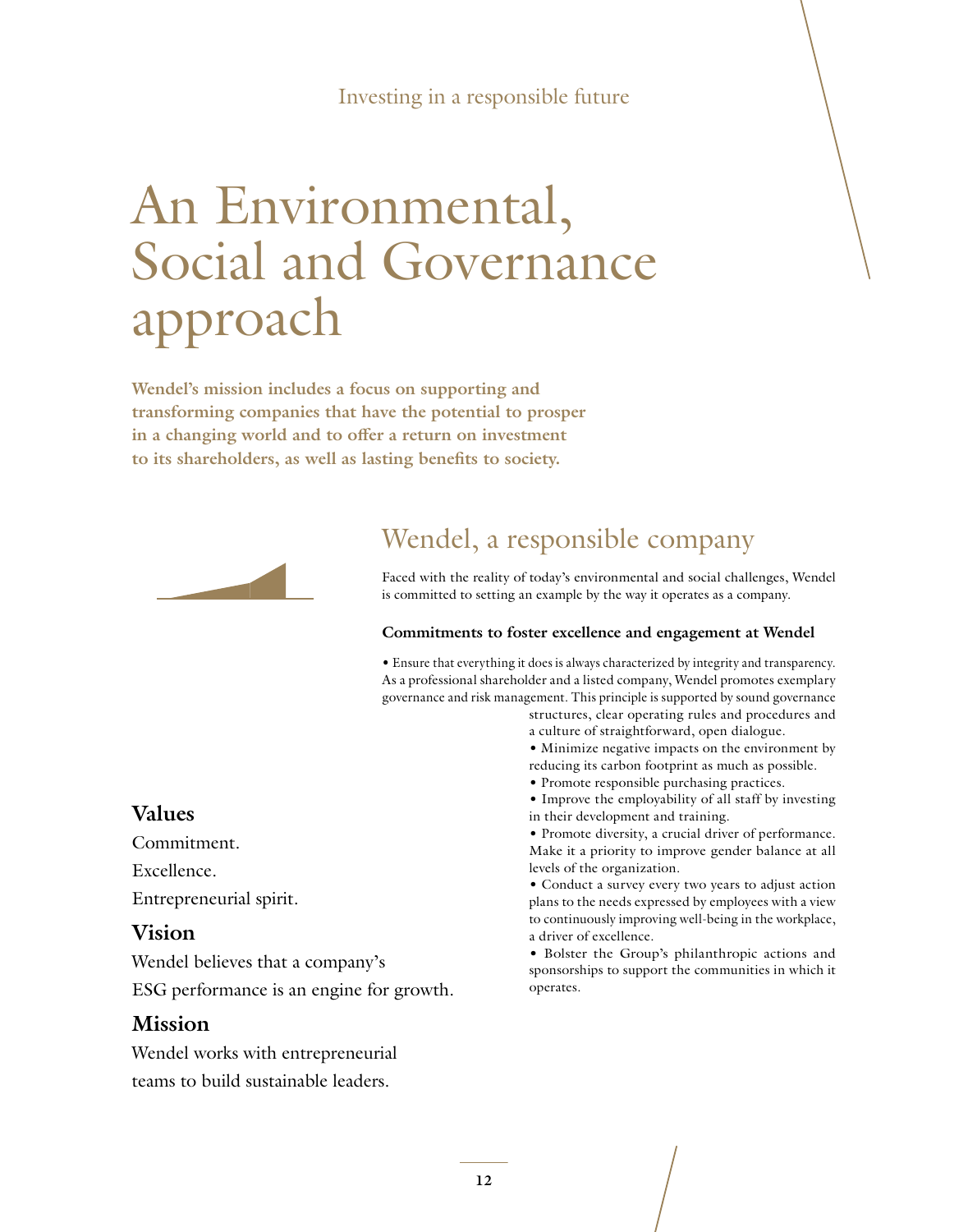# Build sustainable leaders

#### **Long-term investor commitments**

• Prior to each investment, rigorously examine each opportunity against the list of exclusions and test the ESG resilience of its business models.

• Assess the maturity of each company vis-à-vis sustainable development during the in-depth analysis of their ESG (Environment, Social, Governance) performance. • During the period of ownership, closely monitor the ESG roadmap drawn up for each investment. Empower Wendel's staff and the companies in the portfolio by linking part of their variable compensation to progress made.

• When exiting an investment, rate the advancement of ESG practices over the course of Wendel's shareholding. Whenever possible, share the value created with the broader teams of the divested company.

Wendel is a signatory to the Principles for Responsible Investment (PRI) developed by the United Nations in March 2020.

Wendel also signed the charter drawn up by France Invest (an association of growth investors), which aims at promoting gender equality among French capital investment firms and companies they support.



**IPRI** Responsible

### **Wendel pledges to abide by the six Principles for Responsible Investment (PRI) defined by the United Nations.**

**1.** Incorporate ESG issues into investment analysis and decision-making processes.

**2.** Be an active owner and incorporate

**3.** Seek appropriate disclosure on

**4.** Promote acceptance and implementation

**5.** Work with the PRI Secretariat and other

**6.** Report on the activities and progress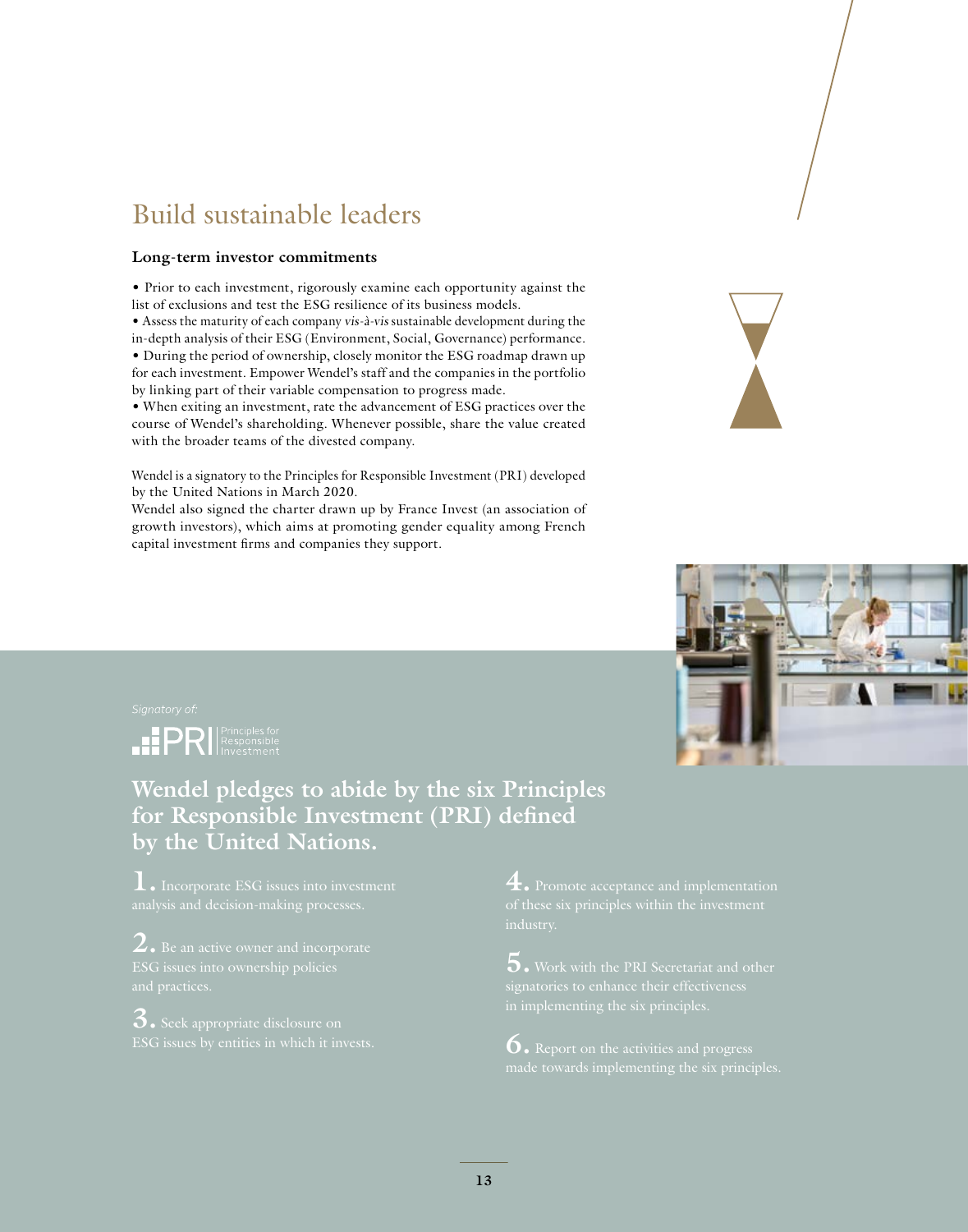# Investing in sustainable performance

ORDINARY DIVIDEND

 $\overline{E2.80}$  per share

In 2020, the Executive Board, in full agreement with the Supervisory Board, decided to maintain a dividend at the level paid in 2019.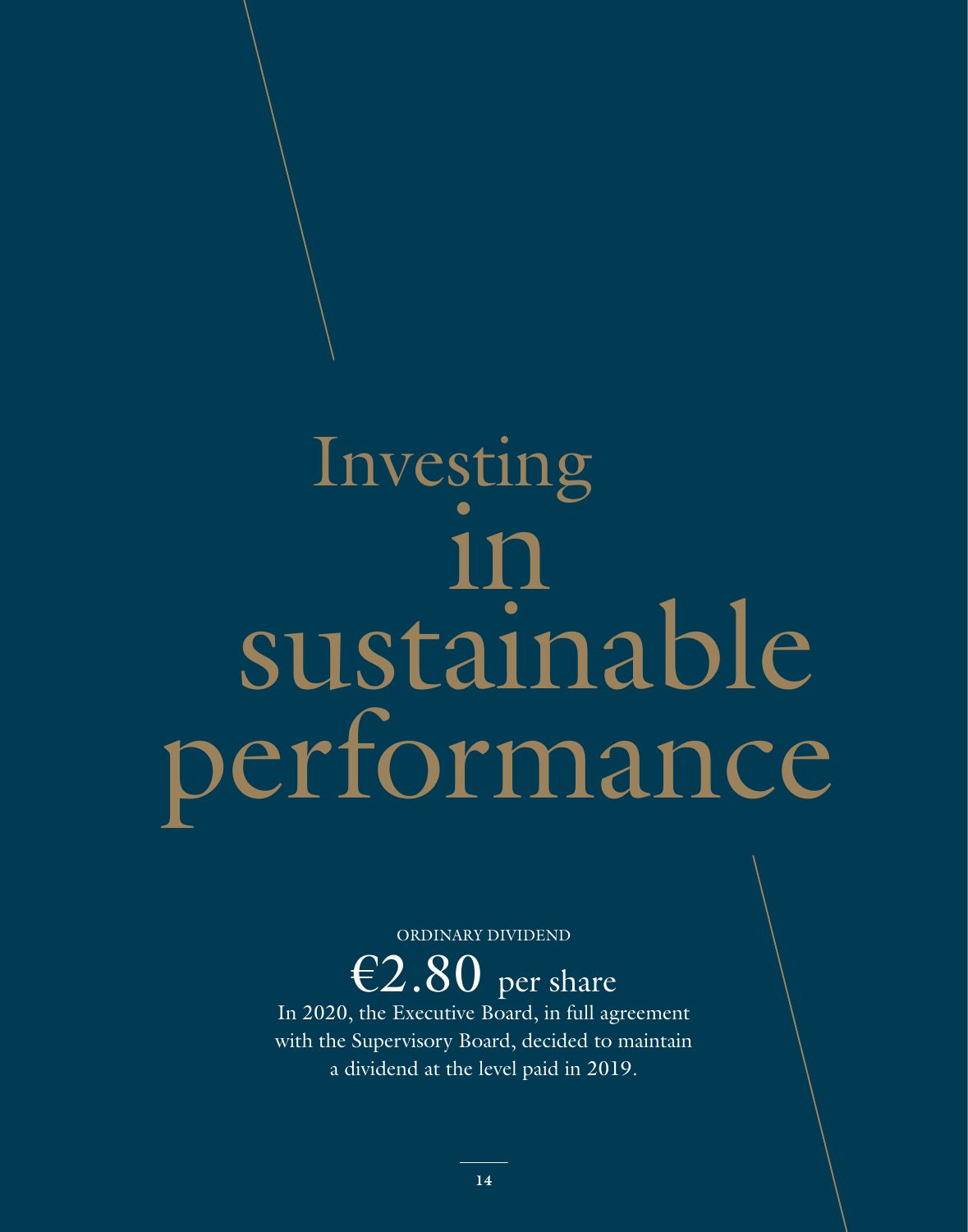## **Éric-Bastien Ballouhey**

Managing director of an investment holding company specializing in Africa, Wendel shareholder since 2018



**"Shareholders must be rewarded for their loyalty and long-term commitment with a regular dividend."**

> "For me, the characteristic of Wendel's investment, with the Wendel family as the core shareholder, is investing in operations that create value over the long term and basing its equity investments on resilient strategies involving regular returns for the shareholder. That's why I expect the Group to support the management of its holdings effectively and actively. To become or remain leaders in their industry. But that doesn't happen overnight… My investment choice is therefore naturally a long-term choice to support this development. So, the decision to pay a dividend for the 2019 financial year shows that the contract between Wendel and its shareholders is understood: shareholders' loyalty and long-term commitment must be rewarded with a regular dividend."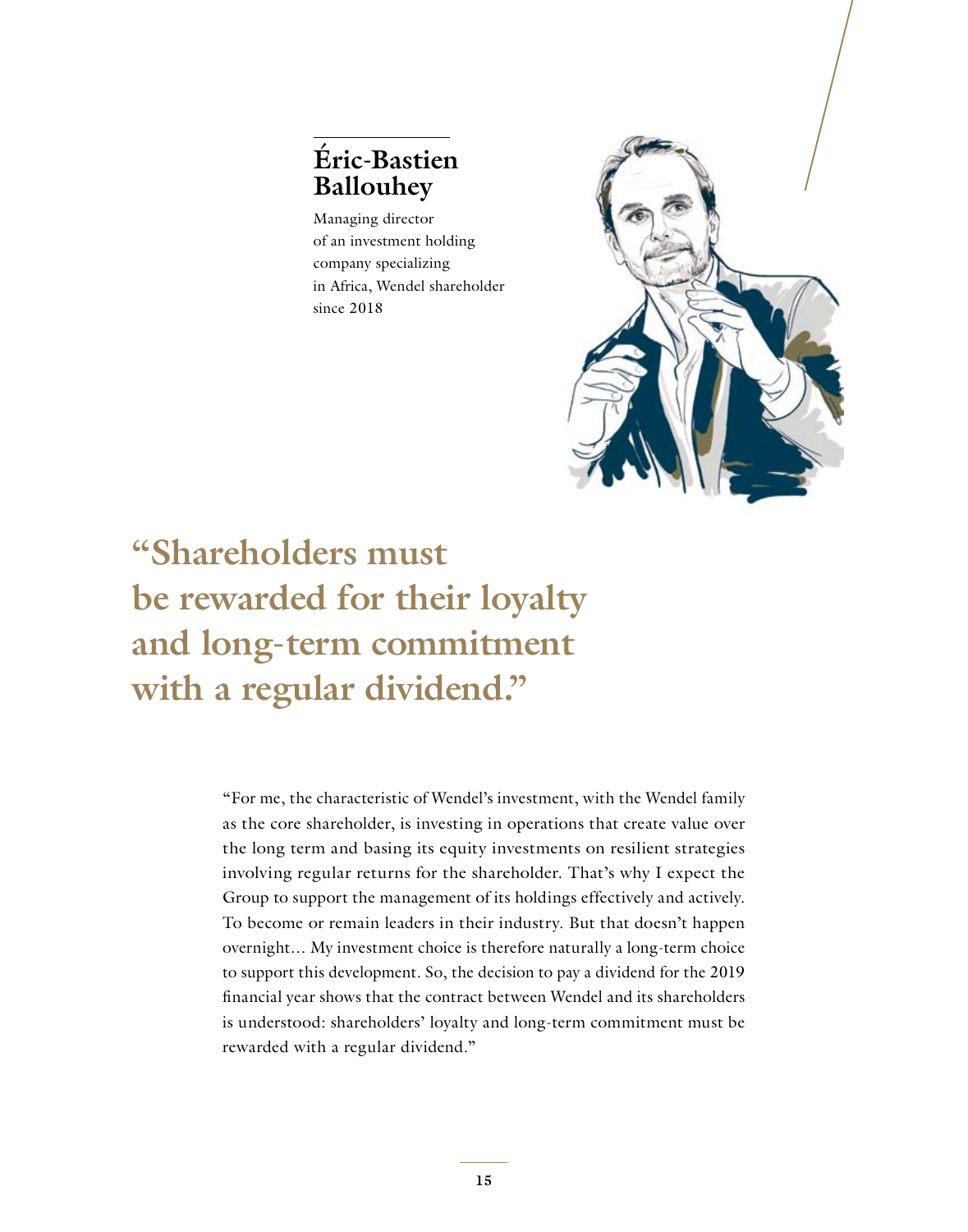#### Investing in sustainable performance

# A model of value creation

**Wendel invests in companies that are or have the potential to become leaders in their industries.**

> Wendel selects companies which are companies well positioned to capitalize on promising geographies and significant long-term economic trends, such as demographic changes, urbanization, increasing buying power in developing countries, sustainable growth, safety and security, digitalization, etc.

#### **Target size**

#### **Geographic areas**

#### **Governance**

#### **Moderate leverage**

#### **A responsible investor**

#### **Acquisitions by subsidiaries and investments**

Companies which are added to the portfolio are poised to expand through organic growth and value-creating acquisitions. Growth through acquisition is an integral part of the growth model for almost all of the Group's companies. Each company's development strategy targets a percentage of growth through acquisitions – usually of lesser sized companies which create value. Wendel's teams assist the Group's companies in seeking out such accretive acquisitions. They support companies in deploying their external growth strategy and in raising up the necessary financing.

#### **A model built on enterprising spirit**

To give its managers a stake in the Group's value creation, Wendel has set up co-investment programs to allow them to invest their personal savings in the assets held in the Group's portfolio. This gives them a personal stake in the risks and rewards of these investments.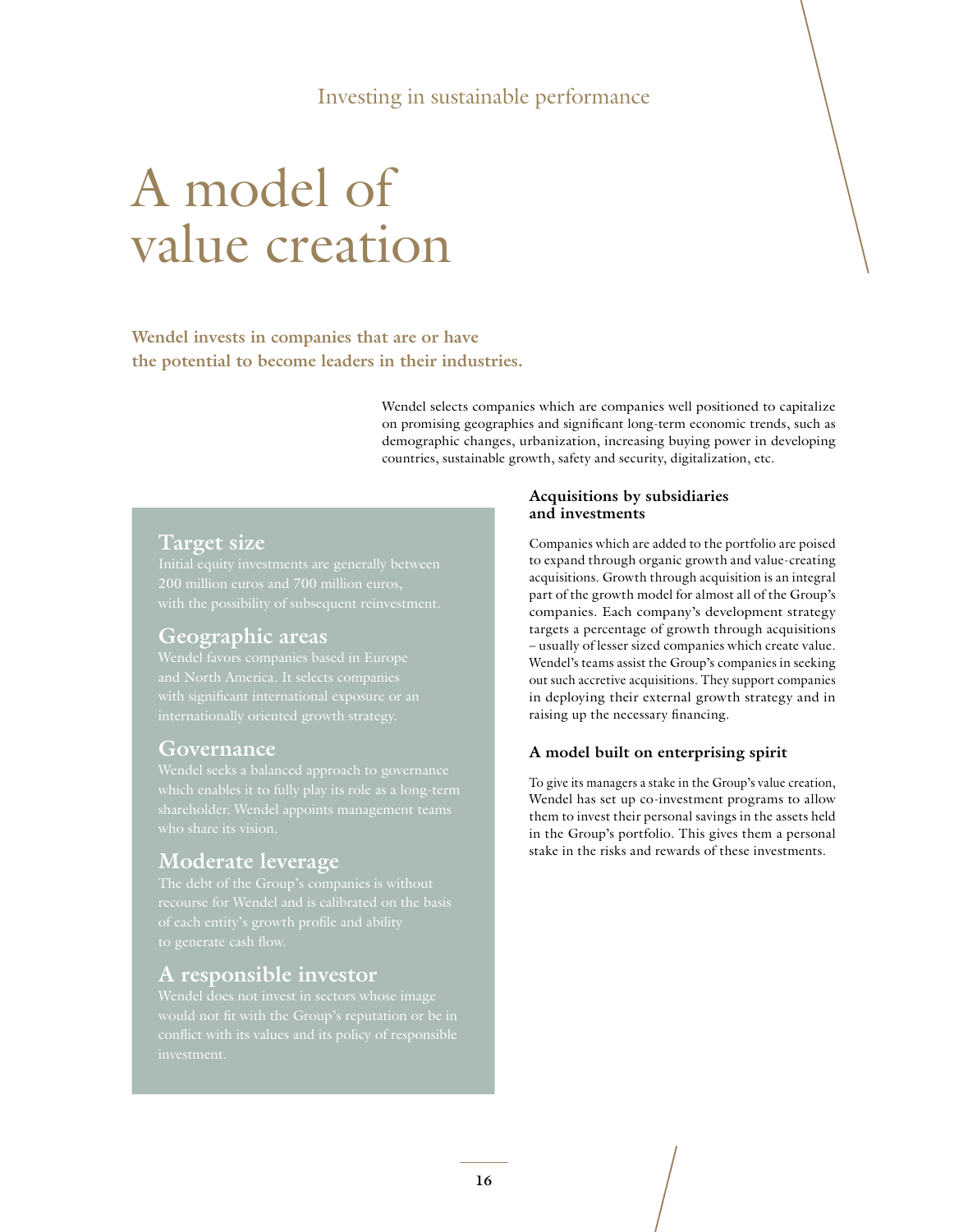# Wendel share

**Net asset value (NAV) per share on December 31, 2019 €166.30**

#### **Market data**





The 2011 ordinary dividend included an exceptional distribution of one Legrand share for every 50 Wendel shares held.

#### **Reinvested dividend performance from 06/13/2002 to 03/31/2020**

#### **Annualized return over the period**

| Wendel            | 8.5% |
|-------------------|------|
| Euro Stoxx 50 TNR | 3.0% |

Change in Euro Stoxx 50 and Wendel share price rebased to compare with the Wendel share price on 06/13/2002. Source: FactSet. Comparison of total shareholder return for Wendel and the Euro Stoxx 50,

since the CGIP/Marine-Wendel merger.

# Wendel shareholders



 **39.1%** 

 **35.2%**

 **19.3%** 

 **4.3%**  officers and others

 **2%** 

Wendel is listed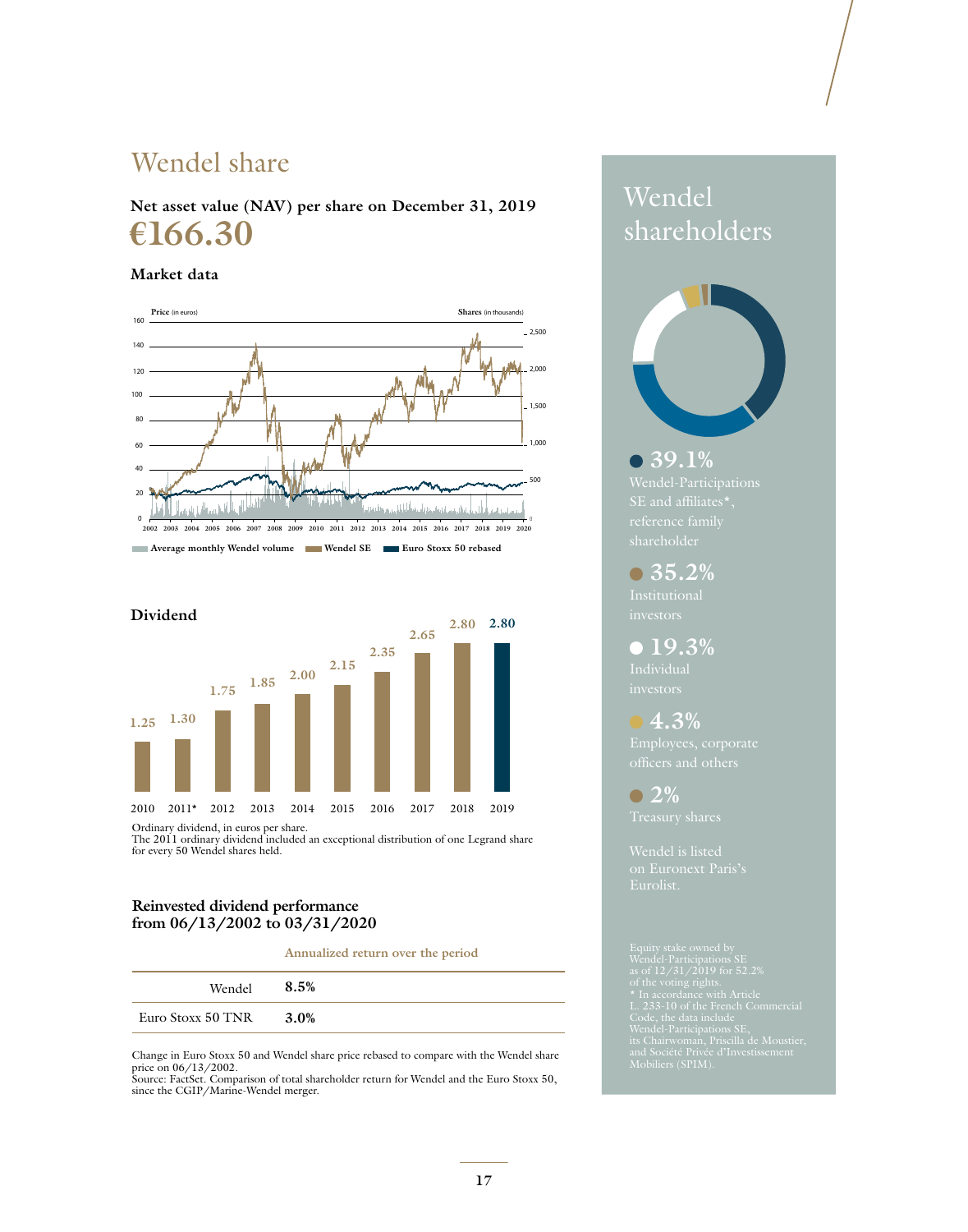# Investing in mutual



individual shareholders representing 19.3% of capital\*.

\* Data as of December 31, 2019.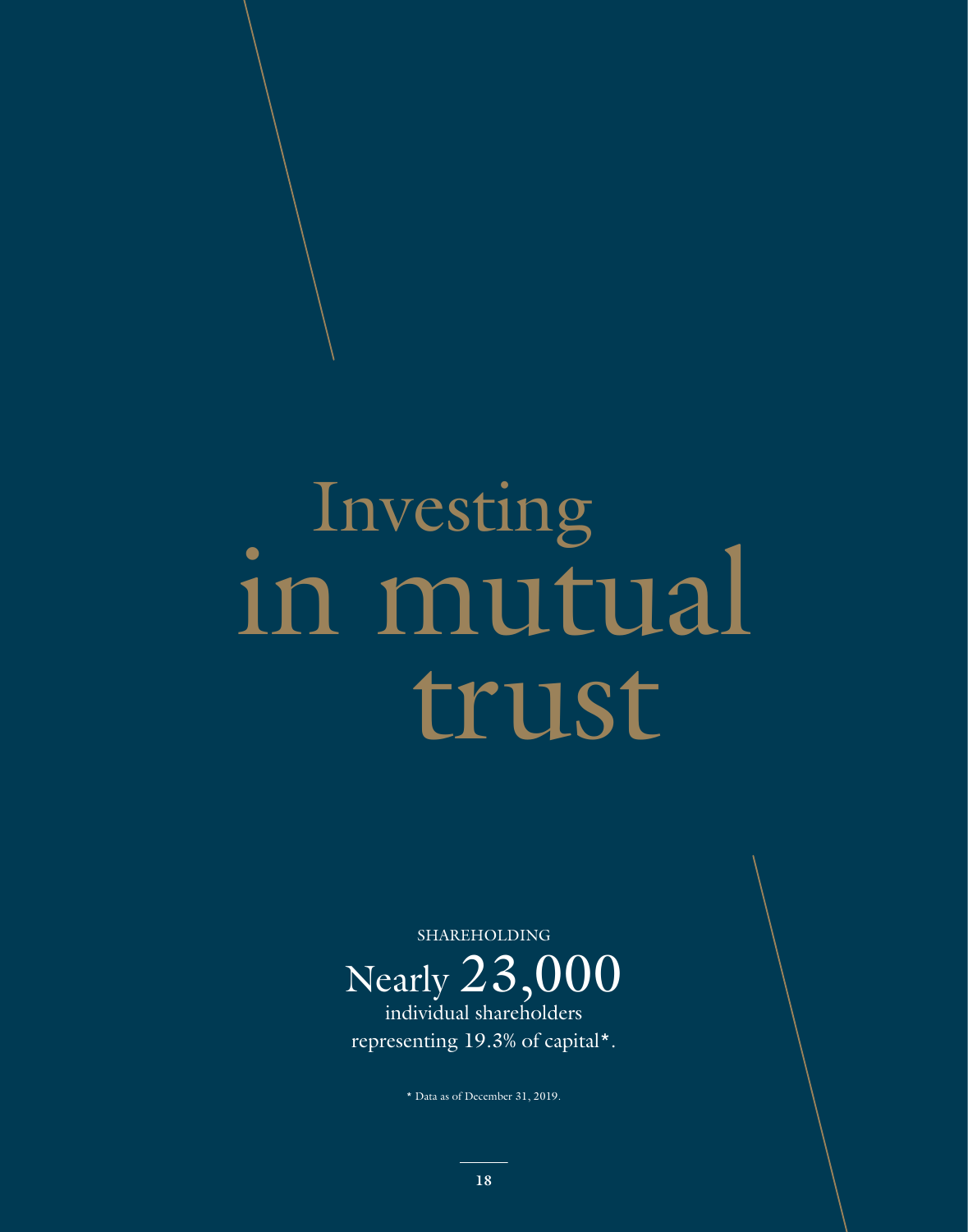## **Jean-Charles Clément**

Professor of finance – Director of Executive Education programs for a business school, Wendel shareholder since 2016



# **"I've always sensed both active listening and a desire to engage in dialog."**

"Wendel has a clear investment strategy. It's reassuring for a shareholder to see the consistency between what is said and what is done. In addition, studies have shown that the financial performance of companies with a long-term vision is better than those with a short-term vision. The Wendel group therefore combines financial performance with longterm investment. I've also always found its support to be both professional and educational towards its shareholders. The various publications are clear and adapted to be easily understood even by non-specialist shareholders. Wendel strives to keep the same financial indicators to explain the Group's evolution year after year. That kind of continuity reassures a shareholder like me. As a member of several shareholder advisory committees, I have seen how well Wendel's committee focuses on the relationship between the management team and its shareholders. I've always sensed both active listening and a desire to engage in dialog. A willingness that demonstrates the concern for transparency that is, for me, an essential factor in my investment choice."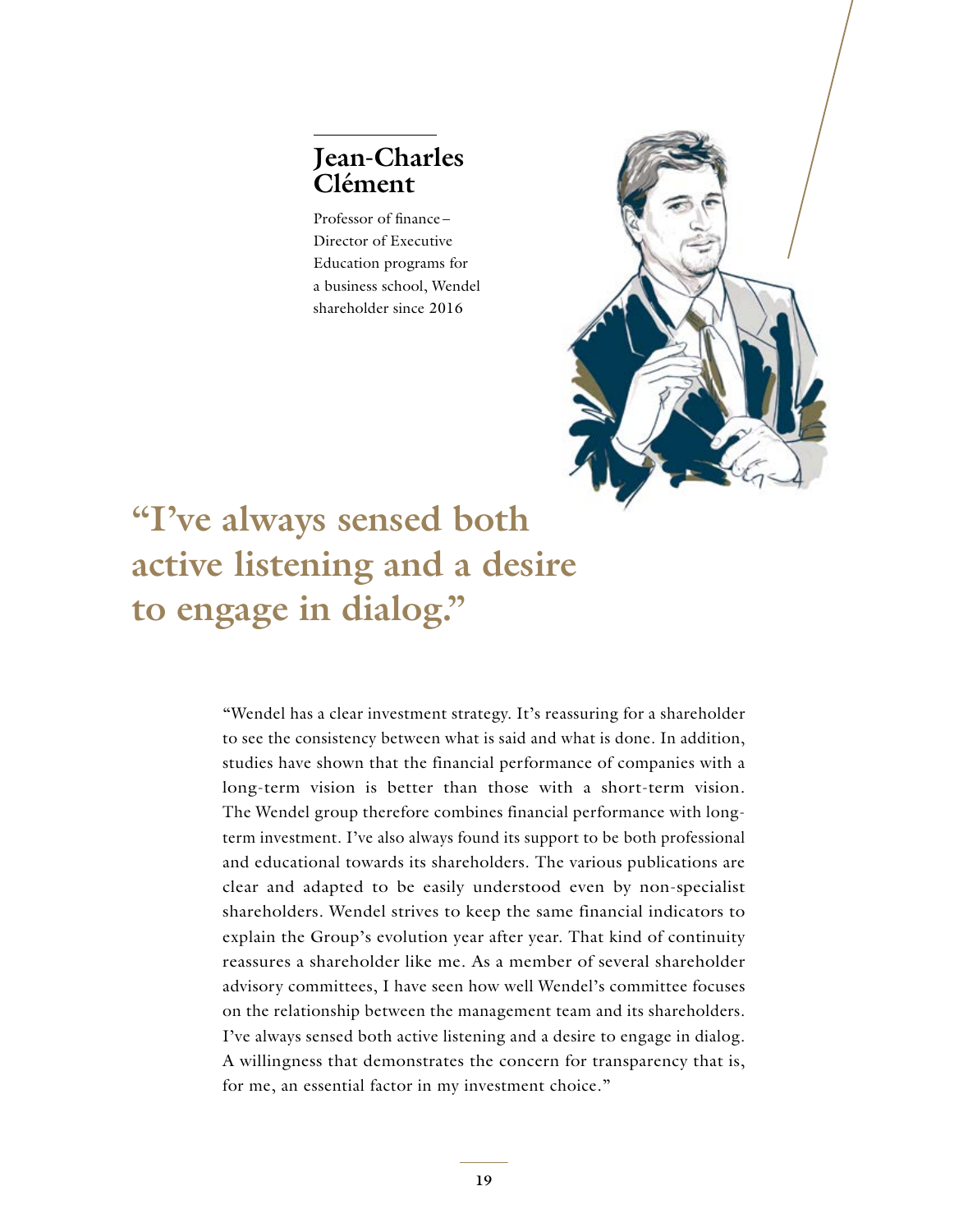# General Meeting

# What are the prerequisites to participate in the General Meeting?

Any shareholder with shares registered two business days before the General Meeting may attend or be represented at it. Shareholders who wish to participate in the General Meeting must prove ownership of their shares as follows:

#### **For holders of shares in nominative form**

Holders of shares in nominative form can participate in the General Meeting by registering their shares in the registered share accounts maintained for the company by Société Générale.

#### **For holders of shares in bearer form**

Holders of shares in bearer form can participate in the General Meeting by recording their shares, in their own name or in the name of the intermediary registered on their behalf in their securities account, maintained by the authorized intermediary. This registration of shares must be confirmed by a certificate of participation issued by the banking or financial intermediary, who will also furnish proof of share ownership.

Only shareholders who have proven their status as of the second working day before the Meeting under the conditions provided for in Article R. 225-85 of the French commercial code and reiterated above may participate in this Meeting.

Shareholders may at any moment sell all or part of their shares: • if the sale takes place before the beginning of the second business day preceding the Meeting, the vote by correspondence, the power and, if applicable, the participation certificate will all be rendered null and void, or would be altered as necessary depending on the circumstances.

To this end, the authorized intermediary and account holder must notify the company of the sale and communicate the necessary information;

In 2020, due to the health emergency, Wendel's General Meeting was held behind closed doors.

• if a sale or any other transaction was carried out after the beginning of the second business day preceding the Meeting, regardless of method, it would not be notified by the authorized intermediary or taken into consideration by the company.

Intermediaries registered on behalf of shareholders who do not reside in France and who have a general mandate for securities management may vote and sign on behalf of the shareholders they represent. They agree to comply with the obligation to reveal the identity of shareholders who do not reside in France and the number of shares held by each shareholder, pursuant to Article L. 228-3-2 of the French commercial code.

# How can shareholders participate in the General Meeting?

There are several ways for shareholders to participate in the General Meeting. They may:

- attend the Meeting personally, or
- participate remotely by:
- voting; or

- giving proxy to the Chairman or to any natural person or legal entity of their choice, indicating their choice online or by returning the single voting or proxy form by mail.

#### **Note**

Details on how to participate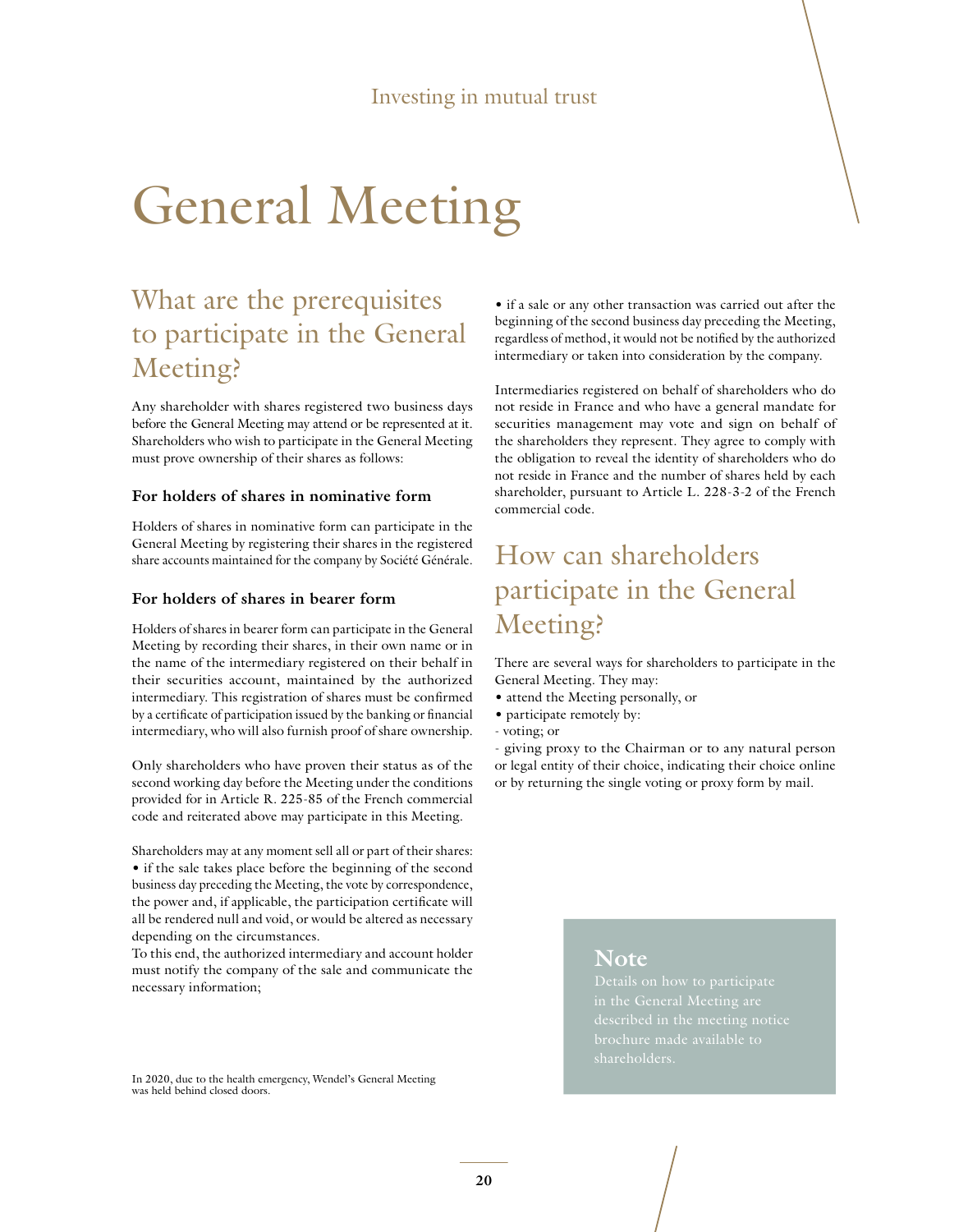## How can I express myself?

#### **You can request the inclusion of items or draft resolutions on the agenda.**

Any shareholder who holds the fraction of the nominal amount of capital required by Article R. 225-71 of the French commercial code may request the inclusion of items or draft resolutions on the agenda of the Meeting.

Requests for the inclusion of items or draft resolutions on the agenda of the Meeting by shareholders fulfilling the conditions provided for in Articles R. 225-71 and R. 225-73 of the French commercial code must be received at Wendel's registered office for the attention of Secrétariat général, 89, rue Taitbout, 75009 Paris, France, by registered letter with acknowledgment of receipt, or by email to relationsactionnaires@wendelgroup. com, no later than the twenty-fifth day preceding the Meeting.

The request for inclusion of points must be substantiated and accompanied by an account registration certificate. The request for the inclusion of draft resolutions must be accompanied by the text of the draft resolutions and an account registration certificate. This certificate proves that those making the request hold or represent the fraction of the nominal amount of capital required by Article R. 225-71 of the French commercial code.

Consideration of the proposed items and draft resolutions in the Meeting will be subject to the justification of a new account registration certificate for the requester's shares as of the second working day preceding the Meeting. Agenda items and the text of draft resolutions requested by shareholders will be posted on the company's website at www.wendelgroup. com. For each agenda item, the company may post a comment from the Executive Board.

#### **You can also submit written questions.**

In accordance with Article R. 225-84 of the French commercial code, shareholders who wish to submit written questions must send their questions to Wendel, no later than the fourth business day preceding the date of the Meeting, at Secrétariat général, 89, rue Taitbout, 75009 Paris, France, by registered letter with acknowledgment of receipt or by email to relationsactionnaires@wendelgroup.com. To be taken into account, these questions must be accompanied by a share ownership certificate.

In accordance with Article L. 225-108 of the French commercial code, the Executive Board will respond to these questions either during the Meeting or via the company's website. A single response may be provided to questions covering the same content. The answers will be available on the website at [www.wendelgroup.com/en/annual-general-meetings](https://www.wendelgroup.com/en/annual-general-meetings).

# How can I be informed in advance of the General Meeting?

In accordance with the applicable laws and regulations, the documents provided for in Article R. 225-73-1 of the French commercial code may be consulted from the  $21^{st}$  day before the Meeting, either on the company's website at www.wendelgroup.com/en/annual-general-meetings or at Wendel's head office: 89, rue Taitbout, 75009 Paris, France.

A meeting notice brochure containing all the information helpful for shareholders' participation in the General Meeting is available each year before the General Meeting on Wendel's website.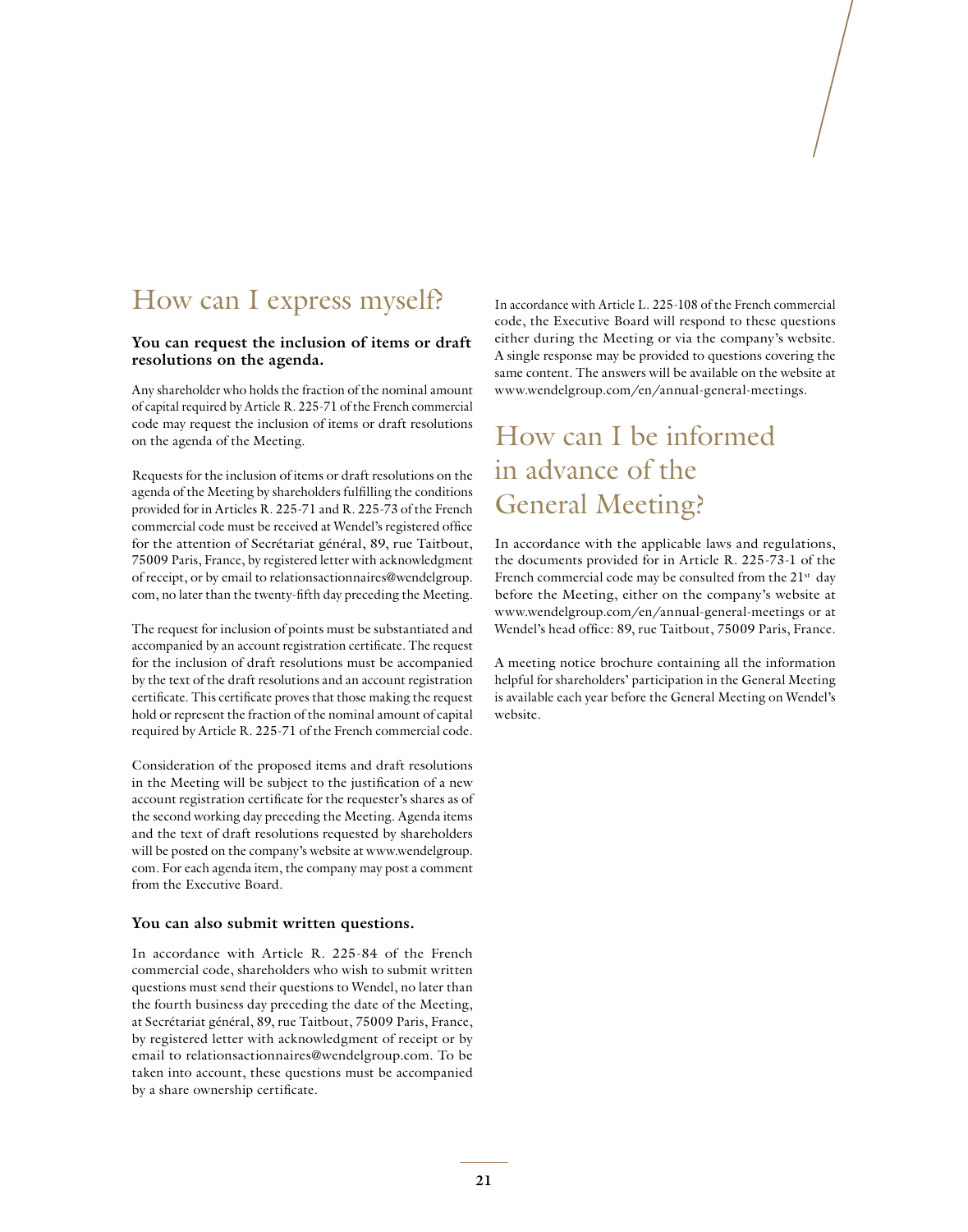### Investing in mutual trust

# Your single voting form

The majority in the Meeting is counted on the basis of the votes cast ("for" or "against" votes). Abstentions are not treated as "against" votes and are not taken into account.

| If you would like to attend the Meeting _<br>and receive your admission card, check here.                                                                                                                                     | I wish to attend this Meeting                                                                                                                                                                                                                                                                                                                                   |
|-------------------------------------------------------------------------------------------------------------------------------------------------------------------------------------------------------------------------------|-----------------------------------------------------------------------------------------------------------------------------------------------------------------------------------------------------------------------------------------------------------------------------------------------------------------------------------------------------------------|
| If you wish to vote by mail, _______<br>check here. If you do not wish to vote<br>"Yes" on the presented resolutions,                                                                                                         | I wish to vote by mail                                                                                                                                                                                                                                                                                                                                          |
| shade one of the two boxes ("No" or<br>"Abstention") for the resolutions in<br>question.<br>Note: if you do not shade a box,<br>your vote will be counted as "Yes."<br>For resolutions not approved                           | ш<br>$\Box$<br>□<br>П<br>O<br>□<br>$\Box$<br>$\Box$<br>$\Box$<br>□<br>$\Box$<br>П<br>□<br>$\blacksquare$<br>П<br>п<br>П<br>П                                                                                                                                                                                                                                    |
| by the Executive Board (right column),<br>check "Yes," "No," or "Abstention".                                                                                                                                                 | П<br>П                                                                                                                                                                                                                                                                                                                                                          |
| For amendments or resolutions<br>presented in the Meeting, your vote will<br>be counted as "No" unless you check<br>one of the boxes presented on the list<br>(proxy to the Chairman, abstention,<br>proxy to a third party). | I grant proxy to the Chairman of the General Meeting<br>$\blacksquare$ I give proxy to:                                                                                                                                                                                                                                                                         |
| If you wish to give proxy to -                                                                                                                                                                                                | Date and signature                                                                                                                                                                                                                                                                                                                                              |
| the Chairman of the Meeting, check here<br>and date and sign at the bottom of the form.                                                                                                                                       |                                                                                                                                                                                                                                                                                                                                                                 |
| If you wish to give proxy —<br>to a person who will be present at<br>the Meeting, check here, indicate the<br>contact details of that person and the                                                                          | Whatever your choice, remember to date and sign the form                                                                                                                                                                                                                                                                                                        |
| date, and sign at the bottom of the form.<br><b>Note</b>                                                                                                                                                                      | and return it exclusively (using the prepaid envelope) either<br>to your financial intermediary if you have shares in nominative<br>form or, if you have shares in bearer form, to:<br>Société Générale - Service des Assemblées<br>32, rue du Champ-de-Tir - CS 30812 - 44308 Nantes Cedex 3<br>Under no circumstances should this form be returned to Wendel. |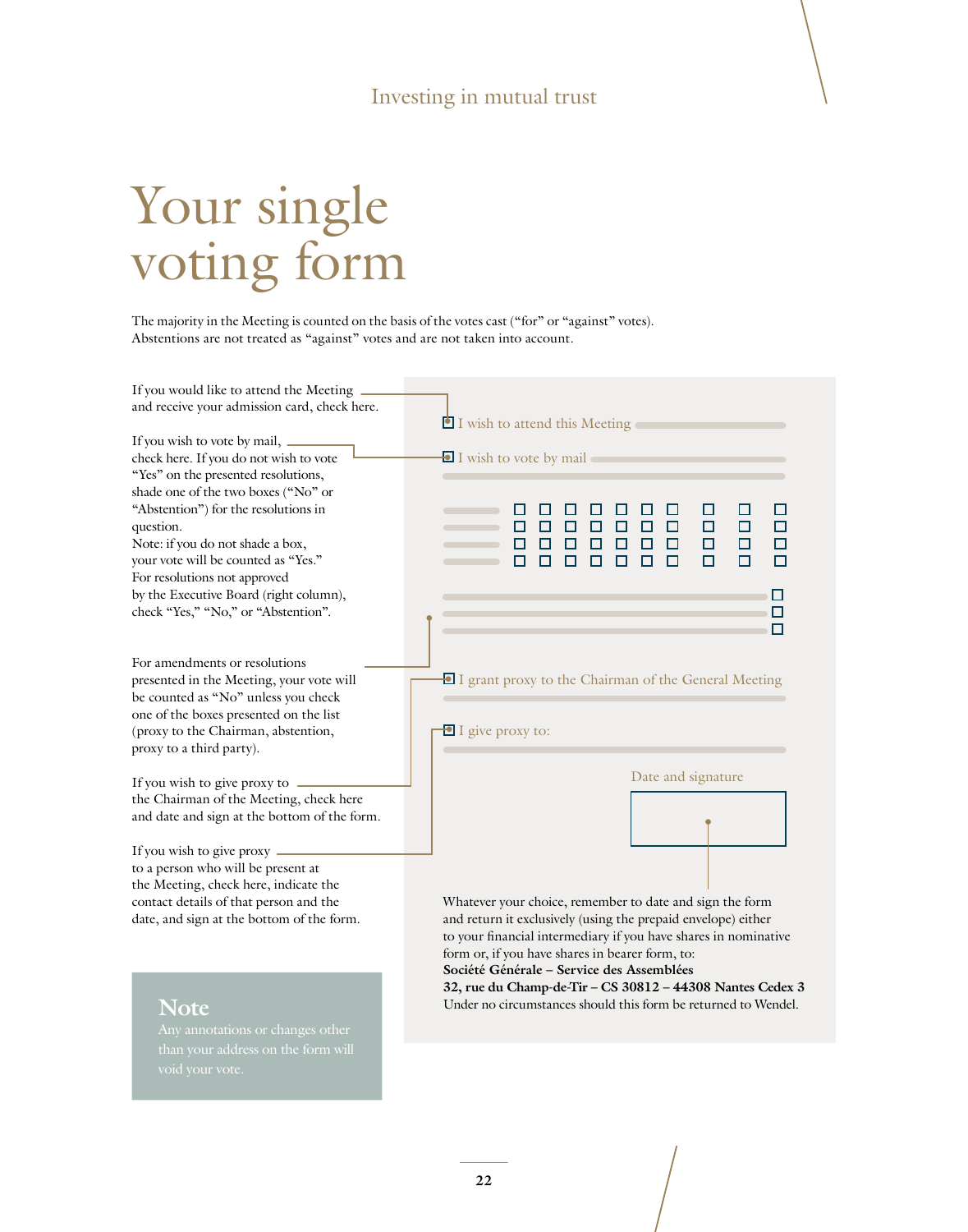# Different ways of holding Wendel shares

**In France, shares in a company may be held in one of the following three forms:**

#### Bearer with a financial intermediary

**Your shares are held in a securities account or Equity Savings Plan (PEA) opened with your financial institution.**

**Advantages**

- Single securities account.
- Easy trading.
- **Disadvantages**
- Custody fees.

• Certificate of participation required to attend general meetings of shareholders.

## Administered registered

#### **Your shares are held in a securities account or Equity Savings Plan (PEA) opened with your financial institution and registered in your name in Wendel's register.**

**Advantages**

- Single securities account.
- No certificate of participation to attend
- and/or vote at general meetings of shareholders.
- Double voting rights after holding for two years. **Disadvantages**
- Custody fees.
- No immediate sale on the stock exchange (bearer conversion period).

# Direct registered

**Your shares are held in a securities account opened at Société Générale and entered in your name in the register maintained by Wendel, which manages them.**

- **Advantages**
- Exemption from custody fees.
- No certificate of participation to attend general meetings of shareholders.
- Double voting rights after holding for two years.
- Buy and sell on the stock exchange with reduced brokerage fees.

Direct payment of dividend, free of charge.

**Disadvantages**

- No single securities account.
- More difficult placement of registered securities
- in an Equity Savings Plan (PEA).

#### **How do I make a direct registered transfer?**

You can request the transfer of your direct registered shares with Société Générale\*.

To do this, contact:

**Société Générale – SGSS/GIS – Service nominatif**

**32, rue du Champ-de-Tir – BP 81236 – 44312 Nantes, France**

beforehand. \* Société Générale has been appointed by Wendel to service its registered securities. As part of this appointment, Société Générale offers a range of services, including account-keeping for holders of registered shares.

#### **Note**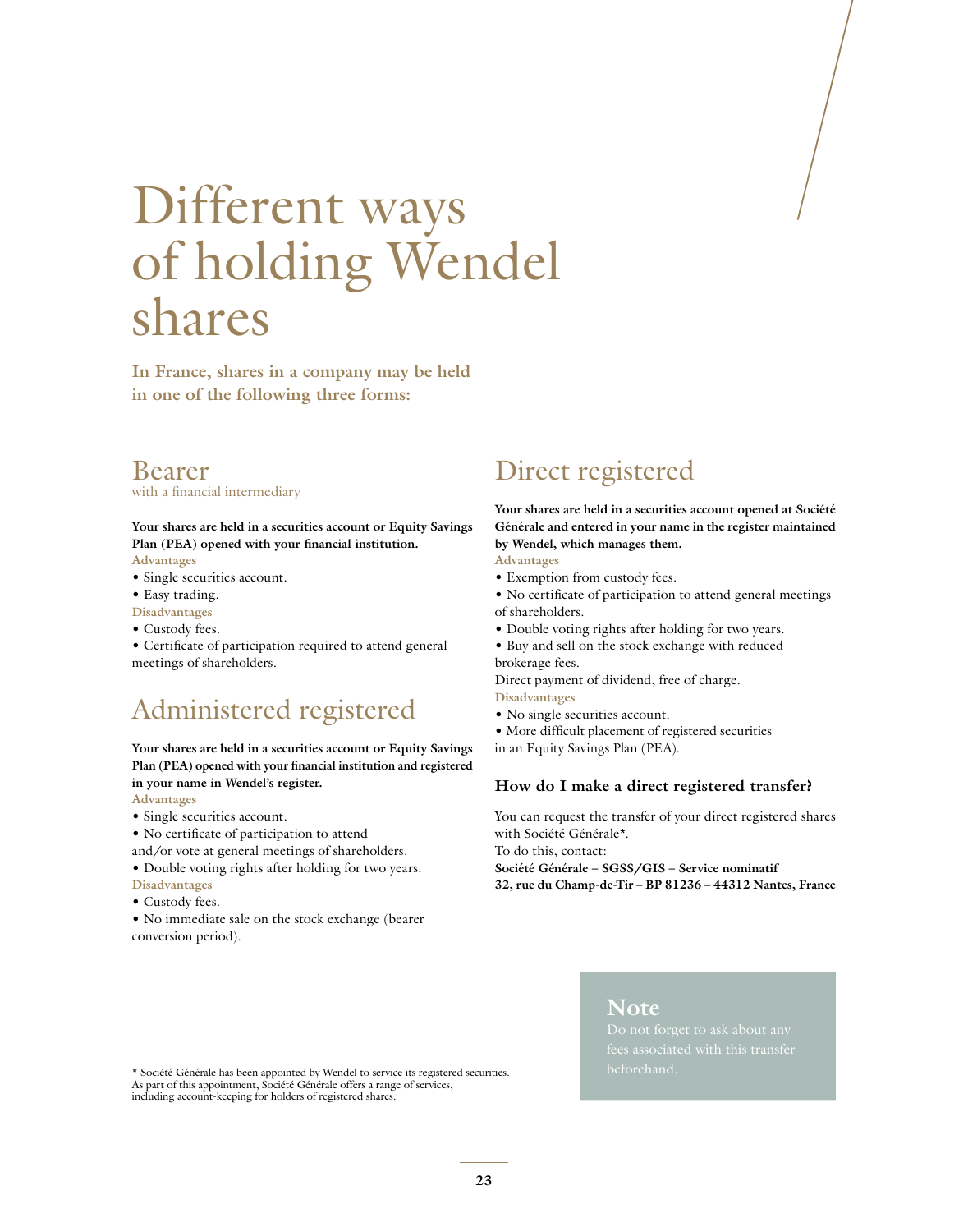#### Investing in mutual trust

# Viewing and managing your direct registered portfolio

**As a direct registered shareholder of Wendel, you are eligible for special services: a website dedicated to management of your portfolio as well as a hotline. Fast access to information and easier transmission of orders.**

To view and manage your direct registered accounts, Société Générale – Securities Services offers:

• a voice server, **NOMILIA** available by calling:

**+33 (0)2 51 85 53 42**;

• a website: **SHARINBOX** available at **sharinbox.societegenerale.com**.

## NOMILIA

A voice server for consulting your portfolio by telephone, accessible in six languages, available 24 hours a day, 7 days a week.

You can use this voice server to:

• be connected with a teleoperator for information Monday to Friday from 8:30 a.m. to 6:00 p.m. (French time);

• obtain the balance and the most recent activity in your securities account;

• send orders, only in French or English.

## SHARINBOX

Available in six languages, the website allows you to:

- view the activity and balance of your securities account;
- download information and account management documents;
- send stock exchange orders and track their execution;
- view the type of voting rights (single or double) attached to your shares and changes in these voting rights.

#### **Connecting to SHARINBOX**

Connect to the site by using the access code and password mailed to you. Your access code can be found on the "access code" letter. It also appears at the bottom of your Société Générale – Securities Services account statements. The first time you connect, your default password will be the last six digits of your Société Générale – Securities Services ID number. You can find this ID on all your Société Générale – Securities Services portfolio statements or transaction notices. It is located at the top left of the document.

SHARINBOX will then ask you to change your password. This system allows you to enter a personal password and guarantees greater confidentiality.

If the SHARINBOX and NOMILIA services are interrupted, you always have the option of sending your orders to Société Générale:

• either by mail to:

**Société Générale – Securities Services SGSS/SBO/CIS/ISS 32, rue du Champ-de-Tir – CS 30812 – 44308 Nantes Cedex 3**  • or by fax to: **+33 (0)2 51 85 53 42.**

To do this, you must use the special forms established by Société Générale (available on request).

#### **Note**

taken into account on the same trading day. with Société Générale.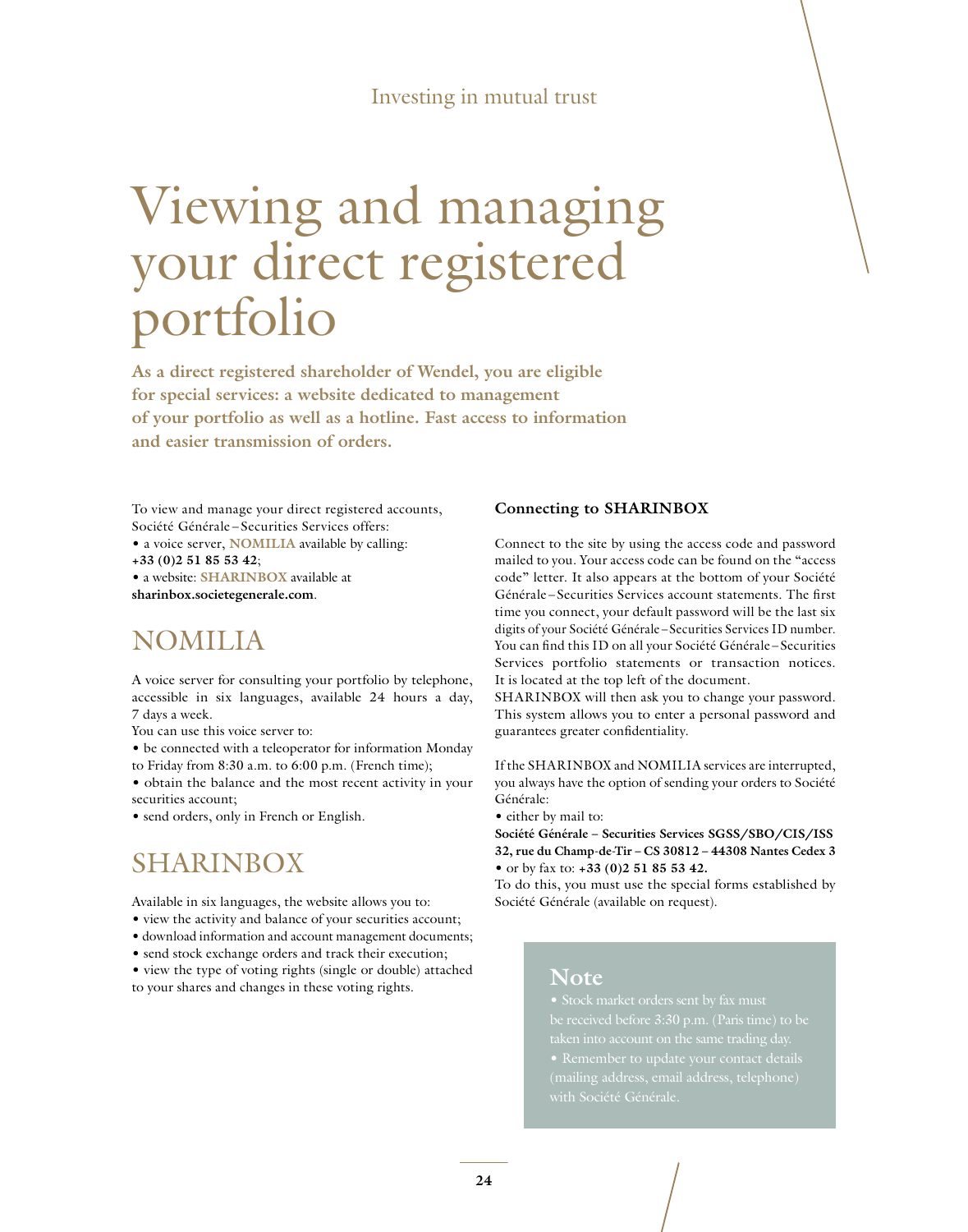# Taxation of your shares in 2020\*

In 2020, all income from financial assets (interest, dividends, capital gains from the sale of securities) is subject to the single-rate tax of 30%, which includes 12.8% income tax and social security contributions at the current rate of 17.2%. In addition, where applicable, the exceptional contribution on high incomes.

#### **Taxation of dividends**

In 2020, dividends are subject to a 30% single-rate tax. The taxpayer may opt to be subject to income tax at the progressive rate (calculated after 40% deduction on dividends), plus social security contributions at the current rate of 17.2% and, where applicable, the exceptional contribution on high incomes. When the dividend is paid, the company withholds a non-final flat-rate withholding tax of 12.8% as well as social security contributions of 17.2%. If the PFNL is greater than the tax owed (if the taxpayer opts for the application of the tax at the progressive rate), the excess will be returned.

#### **Exemption from direct debit**

It is possible to be exempted from the PFNL if the shareholder's taxable income of reference for year N-2 is less than 50,000 euros for a single person or 75,000 euros for a couple.

#### **Taxation of capital gains on the sale of securities**

In 2020, capital gains on the sale of securities are also subject to the 30% PFU and, where applicable, the CEHR. At the option of the taxpayer, capital gains may be subject to income tax at the progressive rate, with a deduction mechanism for a holding period for securities acquired before January 1, 2018:

• 50% deduction if the shares were held for at least two years and less than eight years;

• 65% deduction if the securities were held for at least eight years.

The 17.2% social security contributions and the CEHR are levied on the capital gains in full without any deduction.

Capital losses can be carried forward and applied against capital gains for 10 years.

#### **Note**

\* For French residents.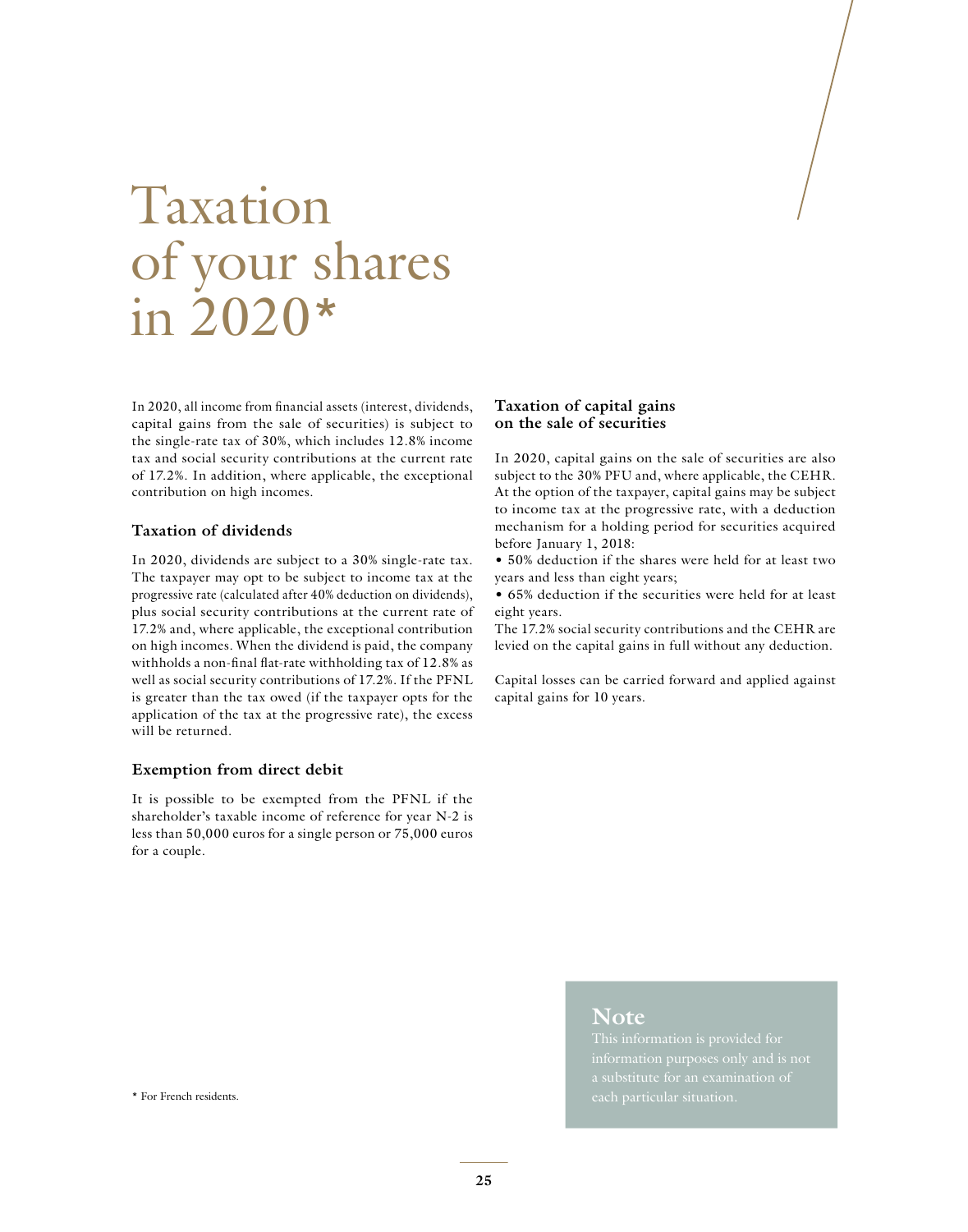#### Investing in mutual trust

# Buying or selling Wendel shares

**As an individual, you must submit your orders to a financial intermediary. Multiple solutions are available to you.**

To buy or sell shares, you must place a buy or sell order: • with the financial intermediary managing your securities account if your shares are in registered form or in bearer form; • with Société Générale if you hold your shares in direct registered form.

# Preparing your order

The buy or sell order must contain the following information:

- the direction of the transaction: buy or sell;
- the name and ISIN<sup>(1)</sup> code (FR0000121204);
- number of shares;
- type of order (see below);
- $\bullet$  validity limit<sup>(2)</sup>.

#### **Possible validity limits**

#### **Day**

Your order may only be executed during the current trading session.

#### **Good through**

Your order will remain on the market until the indicated day (maximum of one year).

#### **Open revocation**

Your order remains valid for 365 days or until the liquidation date authorized by the financial intermediary in connection with the deferred settlement service.

#### **Choosing your stock exchange order**

The most frequently used stock exchange orders are the following:

#### **Limit order**

You set a maximum buy price or a minimum sell price (limit). The order is executed only when the price is less than or equal to this limit for a purchase or greater than or equal to it for a sale. The execution of the order may be partial if the quantity of shares that may be traded on the market is not available at the fixed limit price.

**Advantage:** order execution speed. **Disadvantage:** little control of the order execution price.

#### **Market-to-limit order**

You have not indicated any specific price. The buy or sell order will be executed at the best price available at the time of its arrival on the market. The execution of the order may be partial if the quantity of shares that may be traded on the market is not available at this best price. In this case, the nonexecuted fraction of the order becomes a limit order using the price of the first executed fraction.

**Advantage:** control of the order execution price. **Disadvantage:** risk of non-execution of the order.

#### **Market order**

This order has no price limit and takes priority over all other types of orders recorded at the time of its arrival on the market. It is executed in full for the maximum of the quantities available at the time of its recording.

#### **Stop order**

As the opposite of a limit order, it becomes valid only if the stock price crosses the level defined in the order. It helps protect against possible trend reversals.

(1) ISIN (International Securities Identification Number) is a 2001 standard that identifies securities internationally.

(2) For direct registered shares, the buy or sell order has a validity period of two months (last trading day of the month following receipt of the order).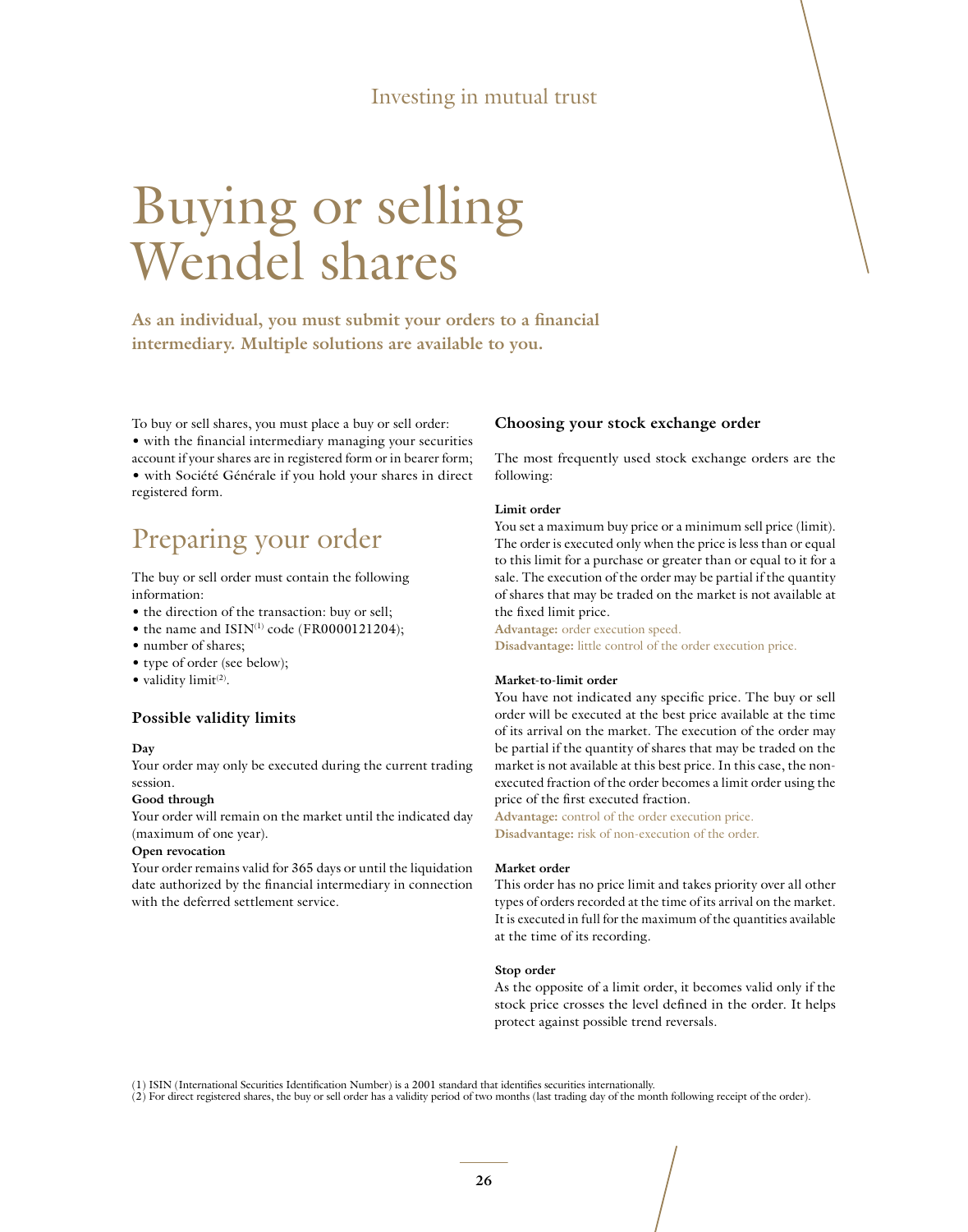# How much is the trading fee?

Direct registered shareholders are eligible for reduced brokerage rate by placing orders online from their personal space on SHARINBOX.

#### **Registered shares for orders sent on SHARINBOX**

• The rate is 0.30% for a gross amount between 0 and 250,000 euros.

• The rate is 0.20% for a gross amount greater than 250,000 euros.

• The minimum subscription is 9 euros.

#### **Registered shares for all other cases (orders submitted by telephone, mail, or email)**

• The rate is 0.35% for a gross amount between 0 and 250,000 euros.

• The rate is 0.25% for a gross amount greater than 250,000 euros.

• The minimum subscription is 9 euros.

#### **Note**

execution.

yet executed during a dividend payment: be automatically reduced by the amount